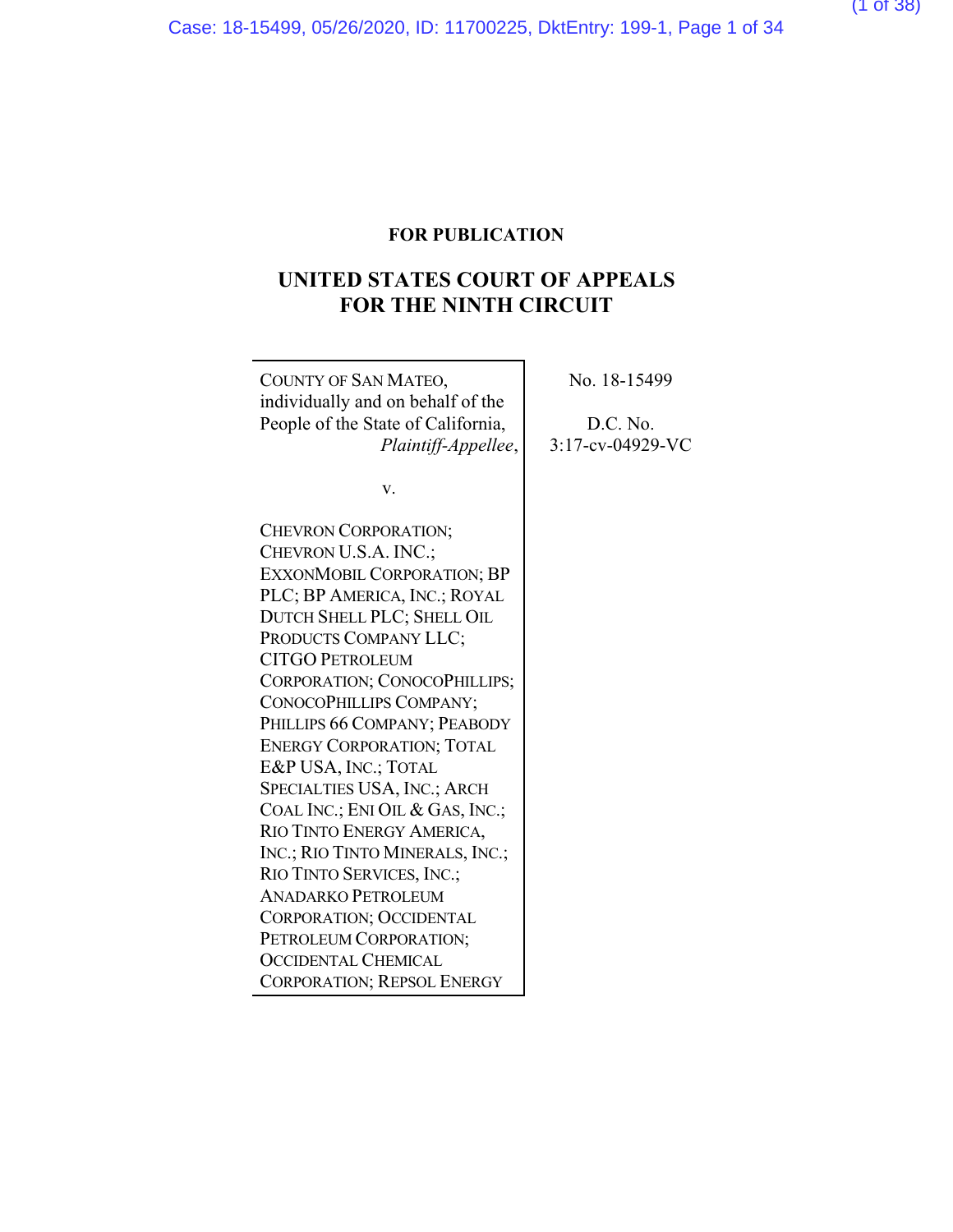| <b>NORTH AMERICA CORP.; REPSOL</b><br>TRADING USA CORP.;<br>MARATHON OIL COMPANY;<br><b>MARATHON OIL CORPORATION;</b><br><b>MARATHON PETROLEUM CORP.;</b><br>HESS CORP.; DEVON ENERGY<br><b>CORP.; DEVON ENERGY</b><br>PRODUCTION COMPANY, LP;<br><b>ENCANA CORPORATION; APACHE</b><br>CORP.,<br>Defendants-Appellants.                                                                               |                                              |
|-------------------------------------------------------------------------------------------------------------------------------------------------------------------------------------------------------------------------------------------------------------------------------------------------------------------------------------------------------------------------------------------------------|----------------------------------------------|
| CITY OF IMPERIAL BEACH,<br>individually and on behalf of the<br>People of the State of California,<br>Plaintiff-Appellee,                                                                                                                                                                                                                                                                             | No. 18-15502<br>D.C. No.<br>3:17-cv-04934-VC |
| v.<br><b>CHEVRON CORPORATION;</b><br>CHEVRON U.S.A. INC.;<br><b>EXXONMOBIL CORPORATION; BP</b><br>PLC; BP AMERICA, INC.; ROYAL<br>DUTCH SHELL PLC; SHELL OIL<br>PRODUCTS COMPANY LLC;<br><b>CITGO PETROLEUM</b><br>CORPORATION; CONOCOPHILLIPS;<br>CONOCOPHILLIPS COMPANY;<br>PHILLIPS 66 COMPANY; PEABODY<br><b>ENERGY CORPORATION; TOTAL</b><br>E&P USA, INC.; TOTAL<br>SPECIALTIES USA, INC.; ARCH |                                              |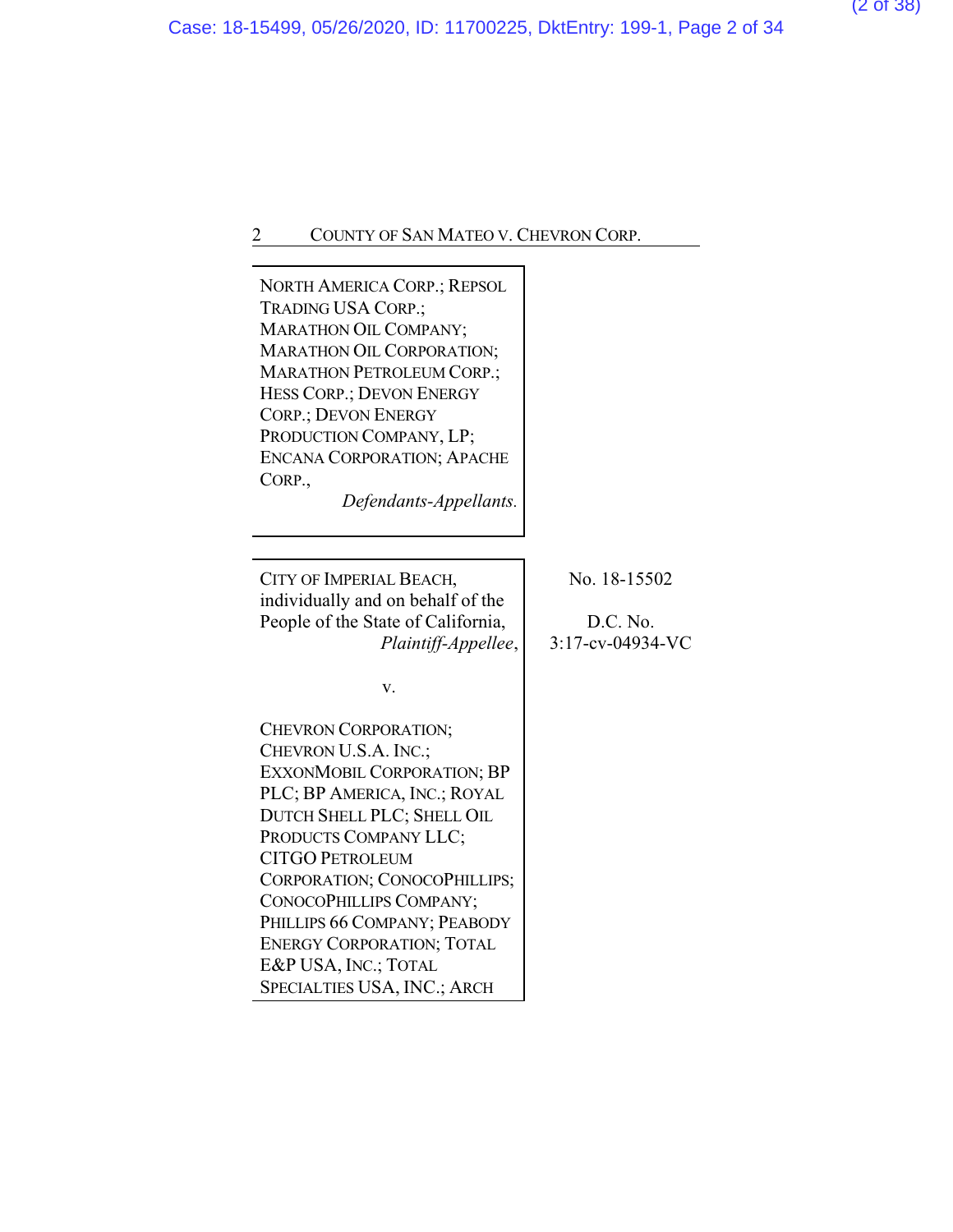COAL INC.; ENI OIL & GAS, INC.; RIO TINTO ENERGY AMERICA, INC.; RIO TINTO MINERALS, INC.; RIO TINTO SERVICES, INC.; ANADARKO PETROLEUM CORPORATION; OCCIDENTAL PETROLEUM CORPORATION; OCCIDENTAL CHEMICAL CORPORATION; REPSOL ENERGY NORTH AMERICA CORP.; REPSOL TRADING USA CORP.; MARATHON OIL COMPANY; MARATHON OIL CORPORATION; MARATHON PETROLEUM CORP.; HESS CORP.; DEVON ENERGY CORP.; DEVON ENERGY PRODUCTION COMPANY, LP; ENCANA CORPORATION; APACHE CORP.,

*Defendants-Appellants.*

COUNTY OF MARIN, individually and on behalf of the People of the State of California,

*Plaintiff-Appellee*,

No. 18-15503

D.C. No. 3:17-cv-04935-VC

v.

CHEVRON CORPORATION; CHEVRON U.S.A. INC.; EXXONMOBIL CORPORATION; BP (3 of 38)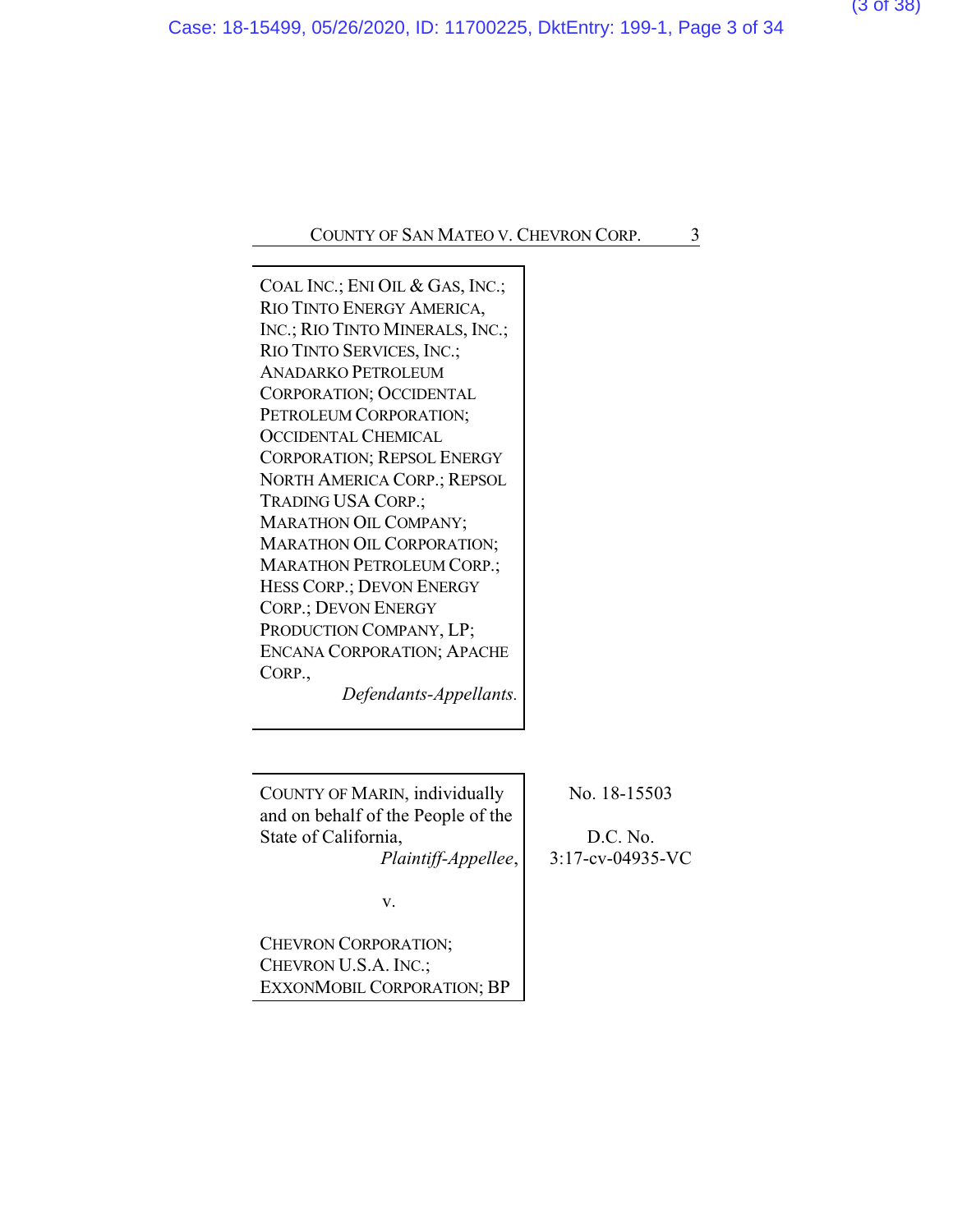PLC; BP AMERICA, INC.; ROYAL DUTCH SHELL PLC; SHELL OIL PRODUCTS COMPANY LLC; CITGO PETROLEUM CORPORATION; CONOCOPHILLIPS; CONOCOPHILLIPS COMPANY; PHILLIPS 66 COMPANY; PEABODY ENERGY CORPORATION; TOTAL E&P USA, INC.; TOTAL SPECIALTIES USA, INC.; ARCH COAL INC.; ENI OIL & GAS, INC.; RIO TINTO ENERGY AMERICA, INC.; RIO TINTO MINERALS, INC.; RIO TINTO SERVICES, INC.; ANADARKO PETROLEUM CORPORATION; OCCIDENTAL PETROLEUM CORPORATION; OCCIDENTAL CHEMICAL CORPORATION; REPSOL ENERGY NORTH AMERICA CORP.; REPSOL TRADING USA CORP.; MARATHON OIL COMPANY; MARATHON OIL CORPORATION; MARATHON PETROLEUM CORP.; HESS CORP.; DEVON ENERGY CORP.; DEVON ENERGY PRODUCTION COMPANY, LP; ENCANA CORPORATION; APACHE CORP.,

*Defendants-Appellants.*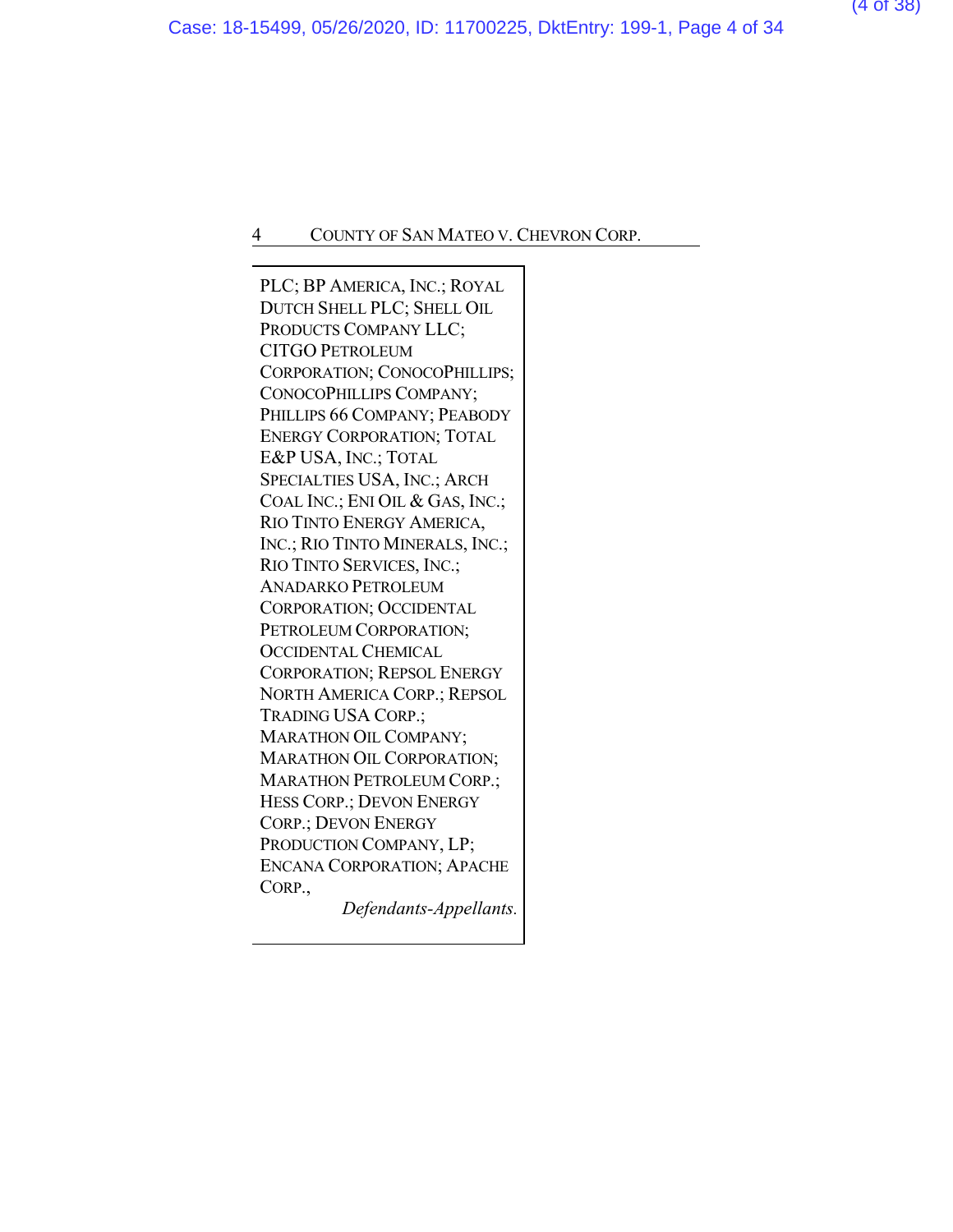| COUNTY OF SANTA CRUZ,              | No. 18-16376        |
|------------------------------------|---------------------|
| individually and on behalf of The  |                     |
| People of the State of California; | D.C. Nos.           |
| CITY OF SANTA CRUZ, a              | 3:18-cv-00450-VC    |
| municipal corporation,             | $3:18$ -cv-00458-VC |
| individually and on behalf of The  | 3:18-cv-00732-VC    |
| People of the State of California; |                     |
| CITY OF RICHMOND, individually     |                     |
| and on behalf of The People of     | <b>OPINION</b>      |
| the State of California,           |                     |
| Plaintiffs-Appellees,              |                     |
| v.                                 |                     |
|                                    |                     |
| CHEVRON CORPORATION;               |                     |
| CHEVRON USA INC.; ROYAL            |                     |
| DUTCH SHELL PLC; BP PLC;           |                     |
| <b>SHELL OIL PRODUCTS COMPANY</b>  |                     |
| LLC; BP AMERICA, INC.; EXXON       |                     |
| MOBIL CORPORATION;                 |                     |
| CONOCOPHILLIPS;                    |                     |
| CONOCOPHILLIPS COMPANY;            |                     |
| <b>ANADARKO PETROLEUM</b>          |                     |
| <b>CORPORATION; APACHE</b>         |                     |
| <b>CORPORATION; DEVON ENERGY</b>   |                     |
| <b>CORPORATION; DEVON ENERGY</b>   |                     |
| PRODUCTION COMPANY, LP;            |                     |
| TOTAL E&P USA, INC.; TOTAL         |                     |
| SPECIALTIES USA, INC.; ENCANA      |                     |
| CORPORATION; CITGO                 |                     |
| PETROLEUM CORPORATION; HESS        |                     |
| <b>CORPORATION; MARATHON OIL</b>   |                     |
| COMPANY; MARATHON OIL              |                     |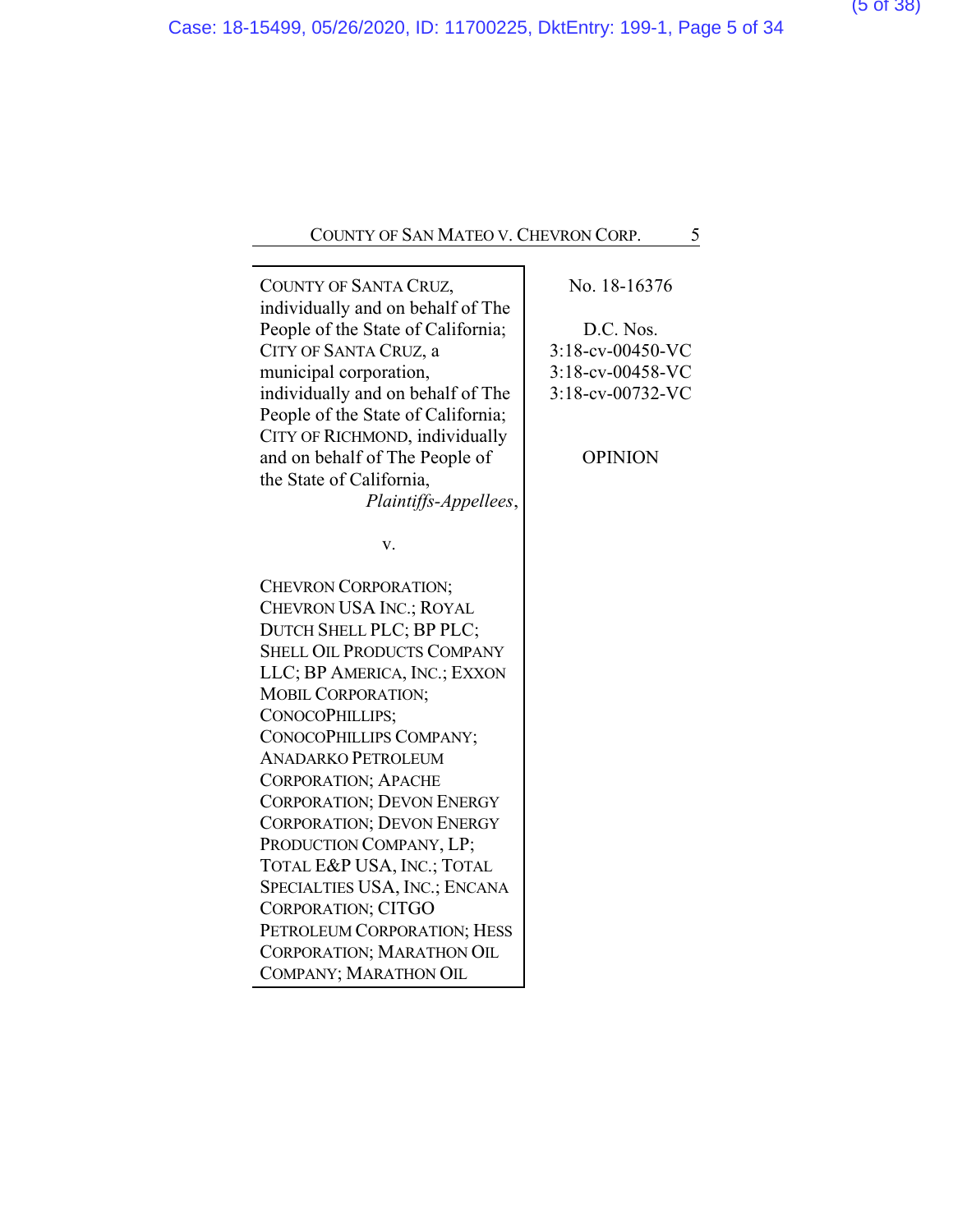CORPORATION; REPSOL ENERGY NORTH AMERICA CORPORATION; REPSOL TRADING USA CORPORATION; PHILLIPS 66 COMPANY; OCCIDENTAL PETROLEUM CORPORATION; OCCIDENTAL CHEMICAL CORPORATION; ENI OIL & GAS, INC.; MARATHON PETROLEUM CORPORATION, *Defendants-Appellants.*

> Appeal from the United States District Court for the Northern District of California Vince Chhabria, District Judge, Presiding

Argued and Submitted February 5, 2020 Pasadena, California

Filed May 26, 2020

Before: Sandra S. Ikuta, Morgan Christen, and Kenneth K. Lee, Circuit Judges.

Opinion by Judge Ikuta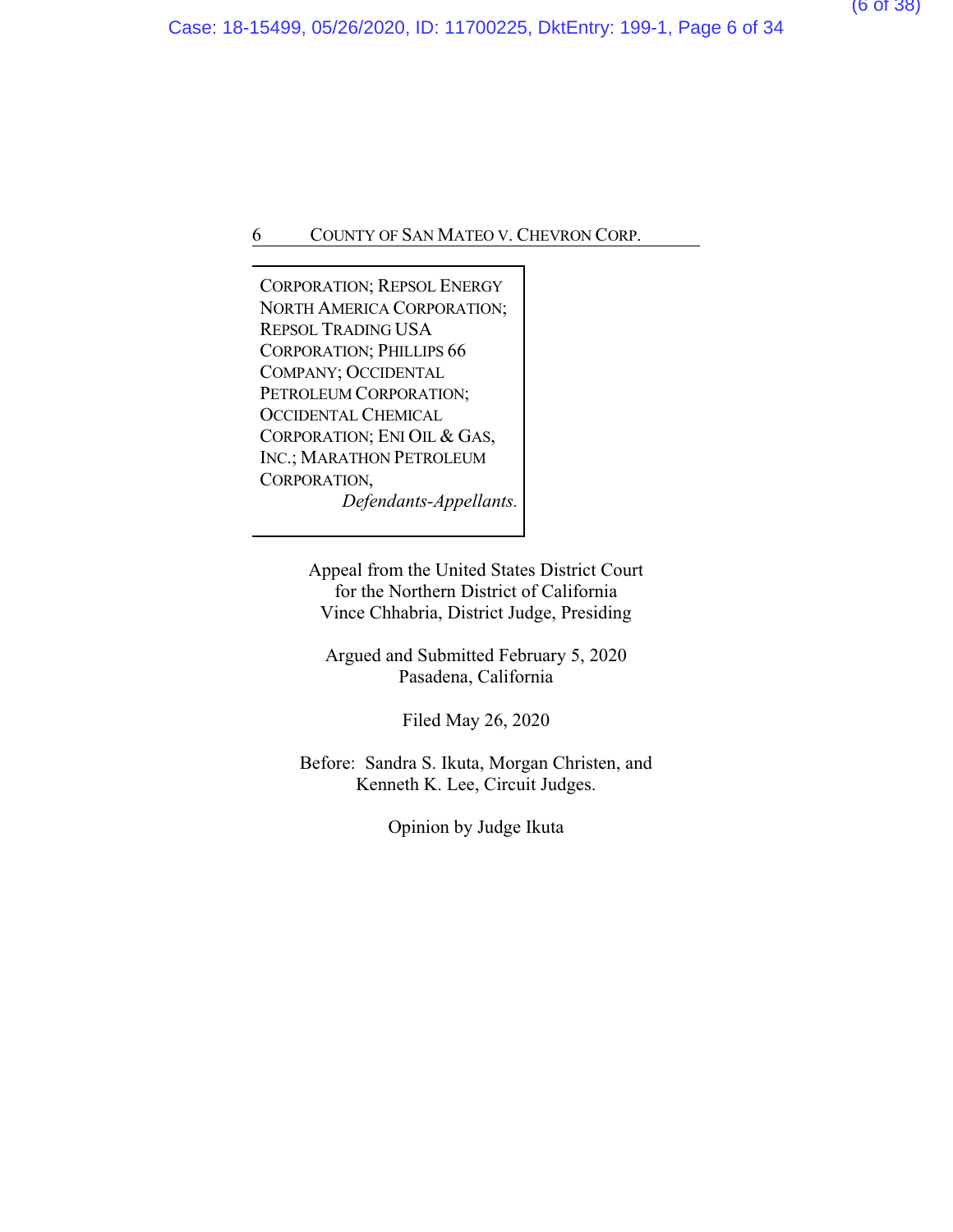### **SUMMARY\***

## **Removal/Subject-Matter Jurisdiction/Appellate Jurisdiction**

On appeal from the district court's order remanding complaints to the state court from which they had been removed, the panel dismissed the appeal in part for lack of jurisdiction and affirmed in part, holding that defendants did not carry their burden of establishing the criteria for federalofficer removal under 28 U.S.C. § 1442(a)(1).

The County of San Mateo and other cities and counties filed six complaints in California state court against more than thirty energy companies, alleging nuisance and other causes of action arising from the role of fossil fuel products in global warming. The energy companies removed the cases to federal court. The district court granted plaintiffs' motions to remand, rejecting all eight of the grounds on which the energy companies relied for subject-matter jurisdiction.

Dismissing in part, the panel held that under 28 U.S.C. § 1447(d), it had jurisdiction to review the removal order only to the extent the order addressed whether removal was proper under  $\S 1442(a)(1)$ . The panel concluded that the nonreviewability clause of § 1447(d) applied because the district court remanded based on a lack of subject-matter jurisdiction. Declining to follow the Seventh Circuit, the panel held that under the "exception clause" of  $\S 1447(d)$ , authorizing review of removal pursuant to 28 U.S.C. §§ 1442 and 1443, it had

**<sup>\*</sup>** This summary constitutes no part of the opinion of the court. It has been prepared by court staff for the convenience of the reader.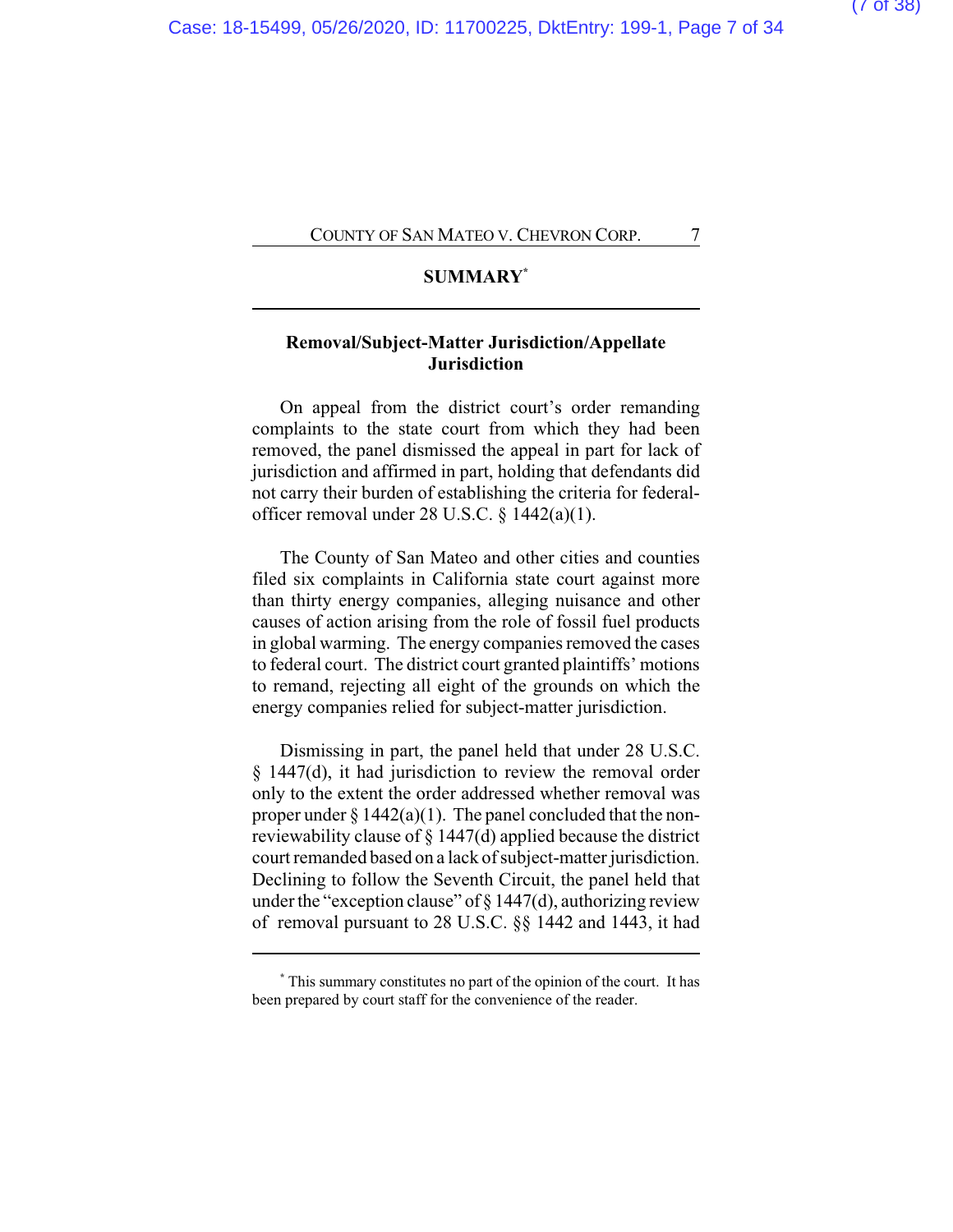jurisdiction to review whether removal was proper under  $§$  1442(a)(1), but the exception clause did not subject the district court's entire remand order to plenary review. The panel followed *Patel v. Del Taco, Inc.*, 446 F.3d 996 (9th Cir. 2006), concluding that *Patel* was not abrogated either by intervening judicial authority or by Congress's 2011 amendment of  $\S$  1447(d) to insert  $\S$  1442.

Affirming in part, the panel held that the district court did not err in holding that there was no subject-matter jurisdiction under the federal-officer removal statute. The panel concluded that the energy companies failed to establish that they were "acting under" a federal officer's directions based on three agreements with the government: CITGO's fuel supply agreements with the Navy Exchange Service Command, a unit agreement for the petroleum reserves at Elk Hills between Standard Oil Company of California and the U.S. Navy, and the energy companies' Oil and Gas Leases of Submerged Lands Under the Outer Continental Shelf Lands Act.

#### **COUNSEL**

Theodore J. Boutrous, Jr. (argued), Andrea E. Neuman, William E. Thomson, and Joshua S. Lipshutz, Gibson Dunn & Crutcher LLP, Los Angeles, California; Herbert J. Stern and Joel M. Silverstein, Stern & Kilcullen LLC, Florham Park, New Jersey; Neal S. Manne, Johnny W. Carter, Erica Harris, and Steven Shepard, Susman Godfrey LLP, Houston, Texas; for Defendants-Appellants Chevron Corporation and Chevron U.S.A. Inc.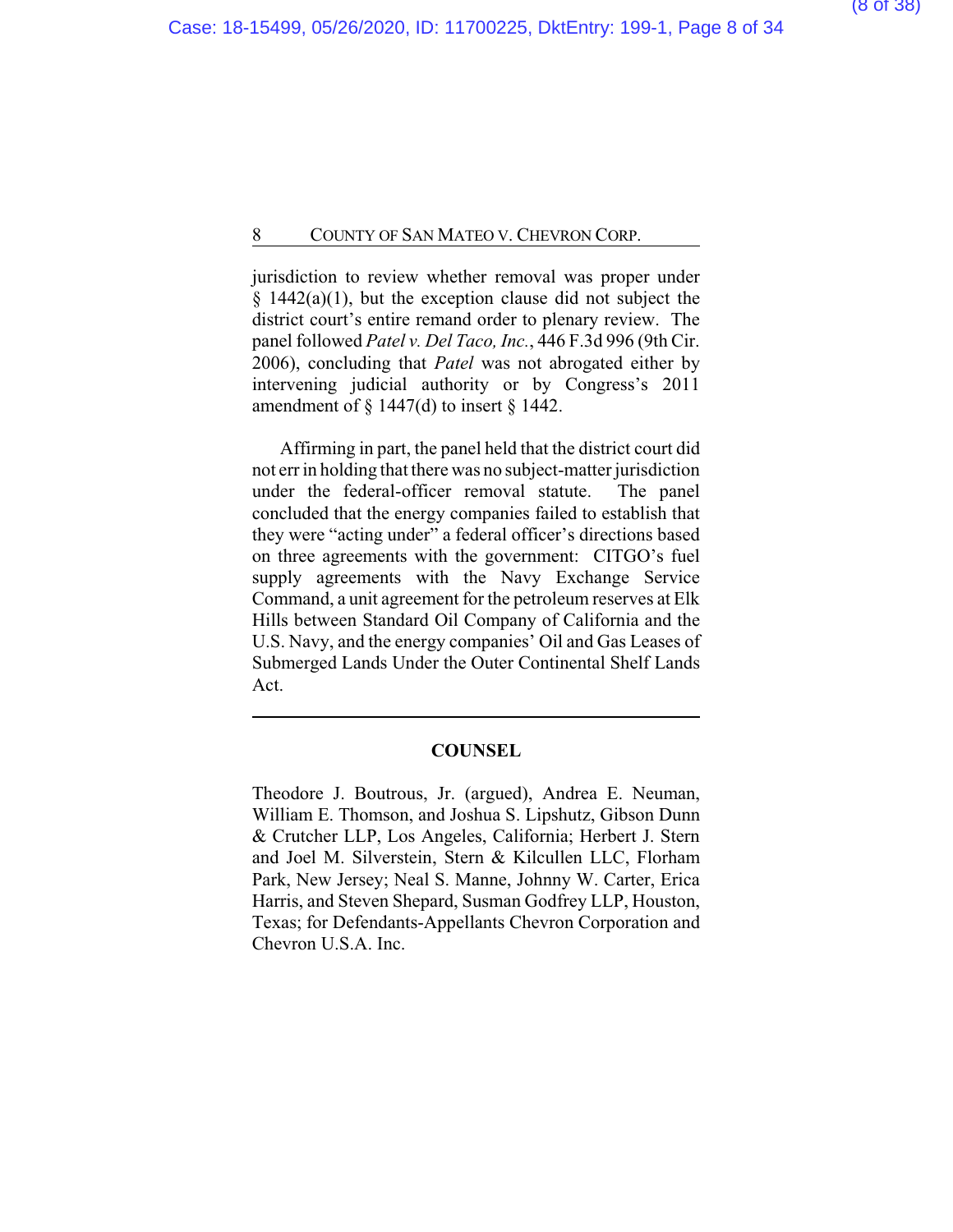Jonathan W. Hughes, Arnold & Porter Kaye Scholer LLP, San Francisco, California; Matthew T. Heartney and John D. Lombardo, Arnold & Porter Kaye Scholer LLP, Los Angeles, California; Philip H. Curtis and Nancy Milburn, Arnold & Porter Kaye Scholer LLP, New York, New York; for Defendants-Appellants BP PLC and BP America, Inc.

Sean C. Grimsley and Jameson R. Jones, Bartlit Beck LLP, Denver, Colorado; Megan R. Nishikawa and Nicholas A. Miller-Stratton, King & Spalding LLP, San Francisco, California; Tracie J. Renfroe and Carol M. Wood, King & Spalding LLP, Houston, Texas; for Defendants-Appellants ConocoPhillips and ConocoPhillips Company.

M. Randall Oppenheimer and Dawn Sestito, O'Melveny & Myers LLP, Los Angeles, California; Theodore V. Wells, Jr., Daniel J. Toal, and Jaren E. Janghorbani, Paul Weiss Rifkind Wharton & Garrison LLP, New York, New York; for Defendant-Appellant Exxon Mobil Corporation.

Daniel B. Levin, Munger Tolles & Olson LLP, Los Angeles, California; Jerome C. Roth and Elizabeth A. Kim, Munger Tolles & Olson LLP, San Francisco, California; David C. Frederick and Brendan J. Crimmins, Kellogg Hansen Todd Figel & Frederick P.L.L.C., Washington, D.C.; for Defendants-Appellants Royal Dutch Shell PLC and Shell Oil Products Company LLC.

Bryan M. Killian, Morgan Lewis & Bockius LLP, Washington, D.C.; James J. Dragna and Yardena R. Zwang-Weissman, Morgan Lewis & Bockius LLP, Los Angeles, California; for Defendant-Appellant Anadarko Petroleum Corporation.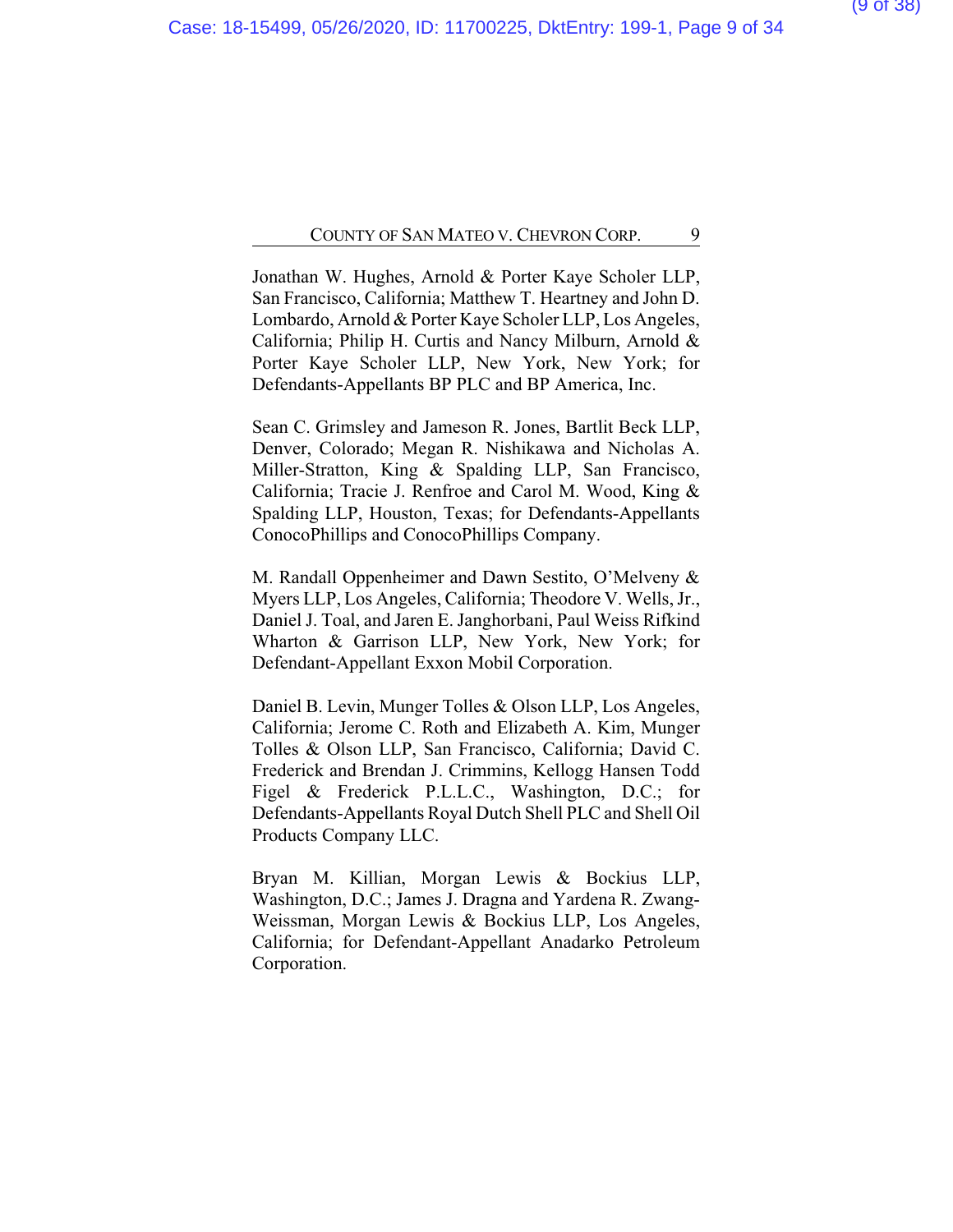Thomas F. Koegel, Crowell & Moring LLP, San Francisco, California; Kathleen Taylor Sooy and Tracy A. Roman, Crowell & Moring LLP, Washington, D.C.; for Defendant-Appellant Arch Coal Inc.

Mortimer Hartwell, Vinson & Elkins LLP, San Francisco, California; Patrick W. Mizell and Deborah C. Milner, Vinson & Elkins LLP, Houston, Texas; for Defendant-Appellant Apache Corp.

William M. Sloan and Jessica L. Grant, Venable LLP, San Francisco, California; for Defendant-Appellant Peabody Energy Corporation.

Mark McKane P.C., Kirkland & Ellis LLP, San Francisco, California; Andrew A. Kassof, P.C., and Brenton Rogers, Kirkland & Ellis LLP, Chicago, Illinois; for Defendants-Appellants Rio Tinto Energy America, Inc.; Rio Tinto Minerals, Inc.; and Rio Tinto Services, Inc.

Gregory Evans, McGuireWoods LLP, Los Angeles, California; Steven R. Williams, Joy C. Fuhr, and Brian D. Schmalzbach, McGuireWoods LLP, Richmond, Virginia; for Defendants-Appellants Devon Energy Corp. and Devon Energy Production Company, LP.

Christopher W. Keegan, Kirkland & Ellis LLP, San Francisco, California; Andrew R. McGaan, P.C., Kirkland & Ellis LLP, Chicago, Illinois; Anna G. Rotman, P.C., Kirkland & Ellis LLP, Houston, Texas; Bryan D. Rohm, Total E&P USA, Inc., Houston, Texas; for Defendants-Appellants Total E&P USA, Inc.; and Total Specialties USA, Inc.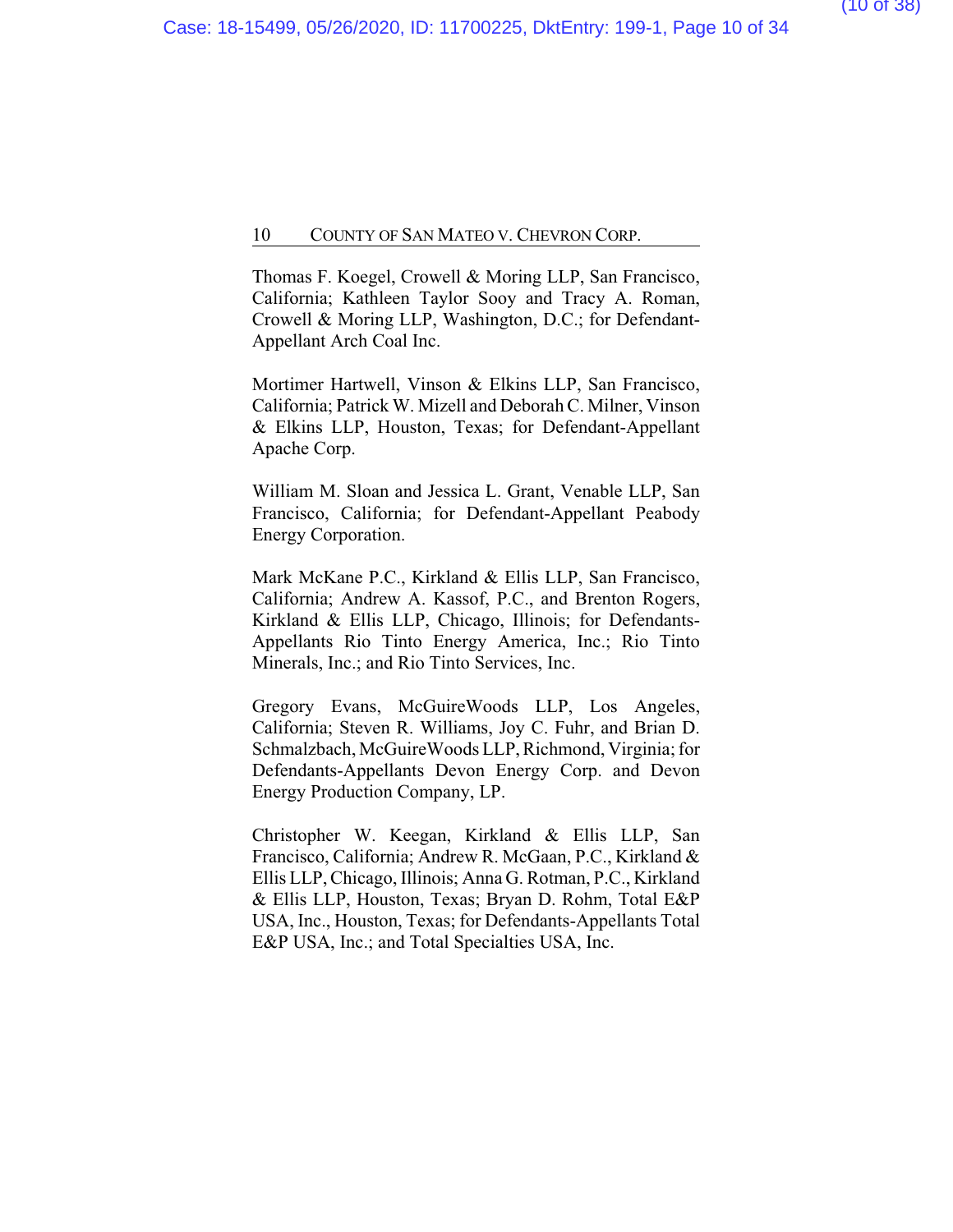Michael F. Healy, Shook Hardy & Bacon LLP, San Francisco, California; Michael L. Fox, Duane Morris LLP, San Francisco, California; for Defendant-Appellant Encana Corporation.

Craig A. Moyer and Peter Duchesneau, Manatt Phelps & Phillips LLP, Los Angeles, California; Stephanie A. Roeser, Manatt Phelps & Phillips LLP, San Francisco, California; Nathan P. Eimer, Lisa S. Meyer, Pamela R. Hanebutt, and Raphael Janove, Eimer Stahl LLP, Chicago, Illinois; for Defendant-Appellant CITGO Petroleum Corporation.

Christopher J. Carr and Jonathan A. Shapiro, Baker Botts L.L.P., San Francisco, California; Scott Janoe, Baker Botts L.L.P., Houston, Texas; Evan Young, Baker Botts L.L.P., Austin, Texas; Megan Berge, Baker Botts L.L.P., Washington, D.C.; for Defendants-Appellants Hess Corp., Marathon Oil Company, Marathon Oil Corporation, Repsol Energy North America Corp., and Repsol Trading USA Corp.

Steven M. Bauer and Margaret A. Tough, Latham & Watkins LLP, San Francisco, California; for Defendant-Appellant Phillips 66 Company.

David E. Cranston, Greenberg Glusker Fields Claman & Machtinger LLP, Los Angeles, California; for Defendant-Appellant Eni Oil & Gas, Inc.

Marc A. Fuller and Matthew R. Stammel, Vinson & Elkins L.L.P., Dallas, Texas; Stephen C. Lewis and R. Morgan Gilhuly, Barg Coffin Lewis & Trapp LLP, San Francisco, California; for Defendants-Appellants Occidental Petroleum Corporation and Occidental Chemical Corporation.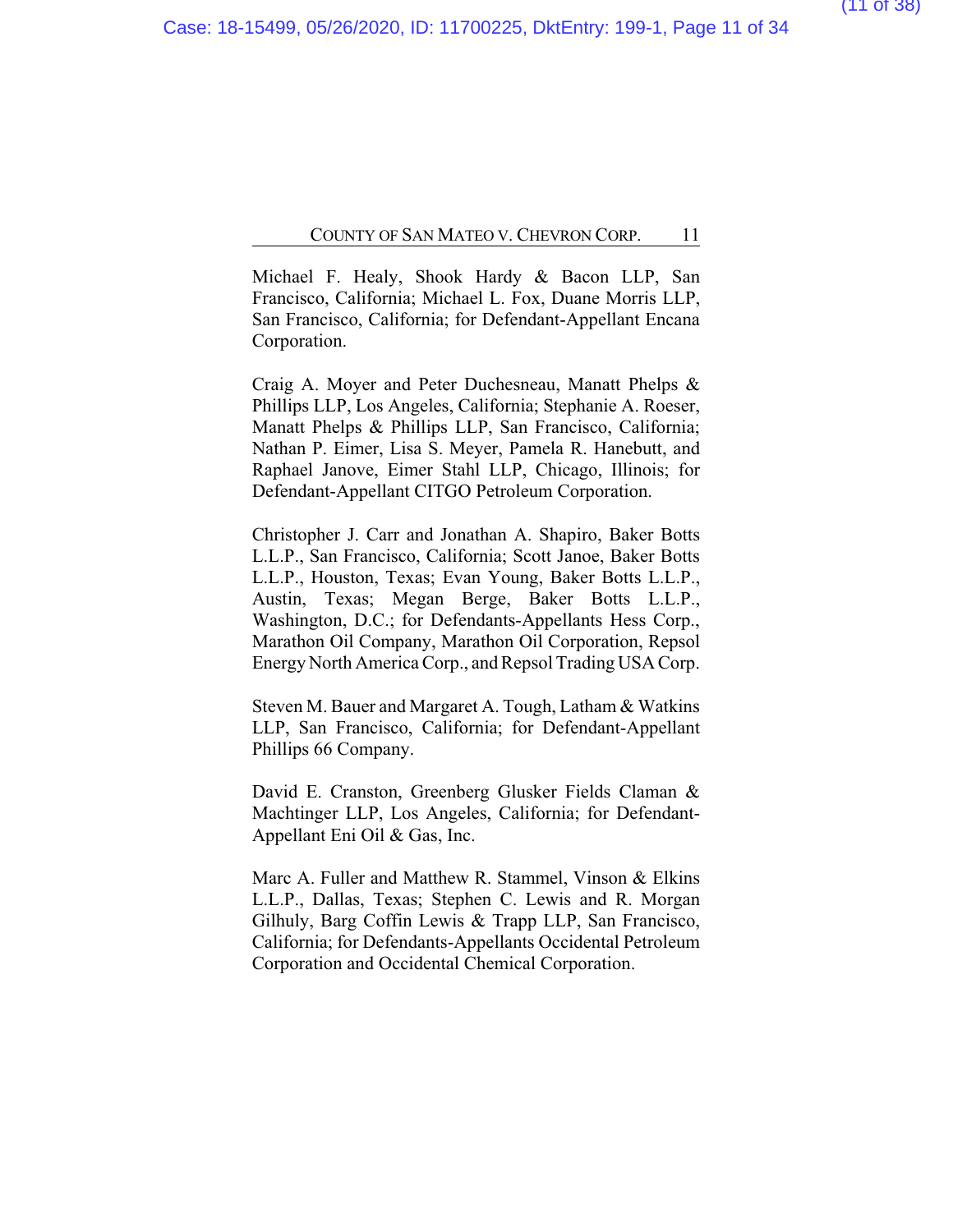Shannon S. Broome and Ann Marie Mortimer, Hunton Andrews Kurth LLP, San Francisco, California; Shawn Patrick Regan, Hunton Andrews Kurth LLP, New York, New York; for Defendant-Appellant Marathon Petroleum Corp.

Victor M. Sher (argued), Matthew K. Edling, Katie H. Jones, and Martin D. Quiñones, Sher Edling LLP, San Francisco, California; Kevin K. Russell, Sarah E. Harrington, and Charles H. Davis, Goldstein & Russell P.C., Bethesda, Maryland; for Plaintiffs-Appellees.

John C.Beiers, Paul A. Okada, David A. Silberman, Margaret V. Tides, and Matthew J. Sanders, Office of the County Counsel, Redwood City, California; for Plaintiff-Appellee County of San Mateo.

Brian E. Washington, Brian C. Case, and Brandon Halter, Office of the County Counsel, San Rafael, California, for Plaintiff-Appellee County of Marin.

Jennifer Lyon and Steven E. Boehmer, McDougal Love Boehmer Foley Lyon & Canlas, Office of the City Attorney, La Mesa, California, for Plaintiff-Appellee City of Imperial Beach.

Dana McRae and Jordan Sheinbaum, Office of the County Counsel, Santa Cruz, California, for Plaintiff-Appellee County of Santa Cruz.

Anthony P. Condotti, City Attorney, Santa Cruz, California, for Plaintiff-Appellee City of Santa Cruz.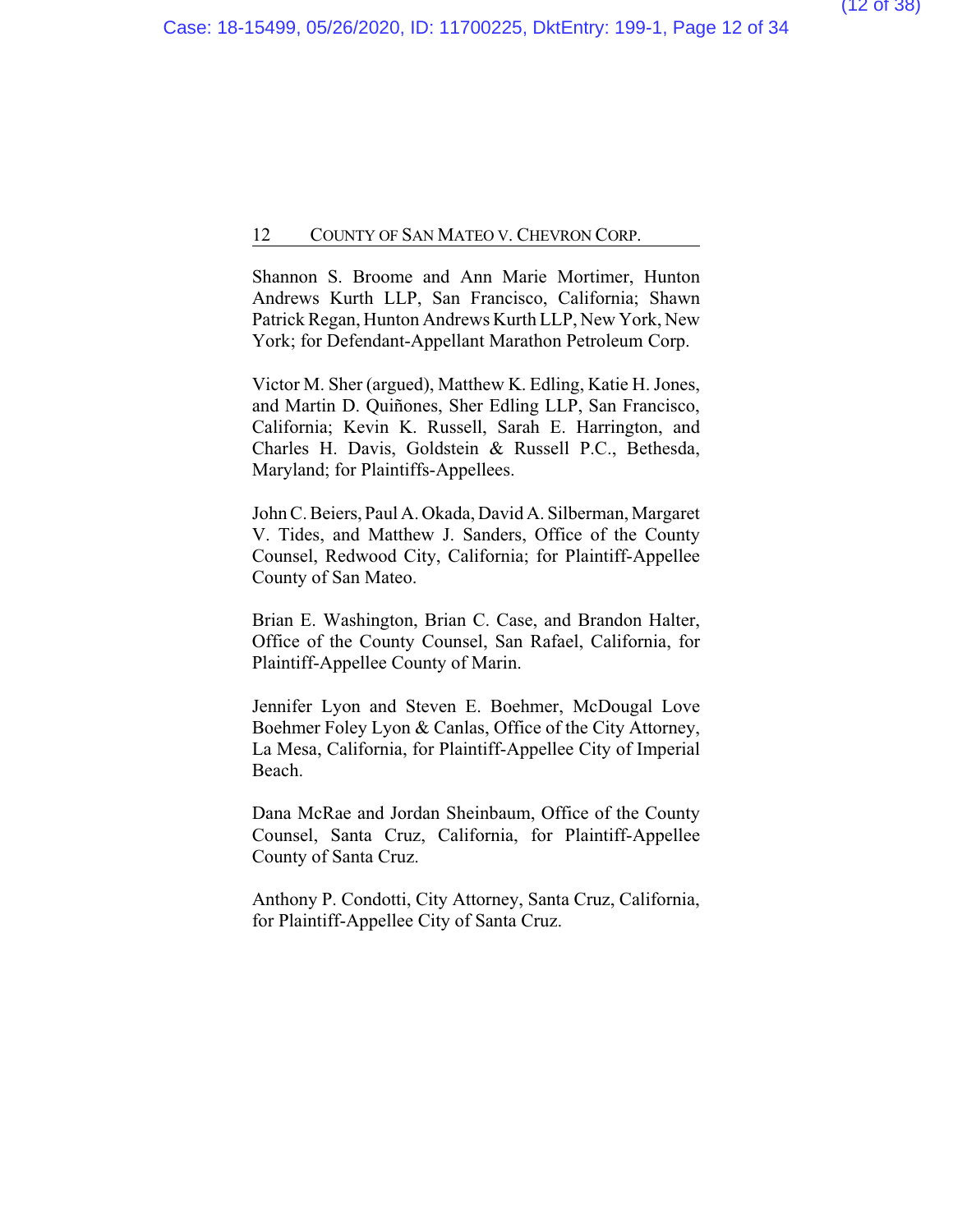Bruce Reed Goodmiller and Rachel H. Sommovilla, City Attorney's Office, Richmond, California, for Plaintiff-Appellee City of Richmond.

Steven P. Lehotsky, Michael B. Schon, and Jonathan D. Urick, U.S. Chamber Litigation Center, Washington, D.C.; Peter D. Keisler, C. Frederick Beckner III, Ryan C. Morris, and Tobias S. Loss-Eaton, Sidley Austin LLP, Washington, D.C.; for Amicus Curiae Chamber of Commerce of the United States of America.

Gerson H. Smoger, Smoger & Associates P.C., Dallas, Texas; Robert S. Peck, Center for Constitutional Litigation P.C., Washington, D.C.; for Amicus Curiae Senator Sheldon Whitehouse.

Scott L. Nelson and Allison M. Zieve, Public Citizen Litigation Group, Washington, D.C., for Amicus Curiae Public Citizen, Inc.

James R. Williams, County Counsel; Greta S. Hansen, Chief Assistant County Counsel; Laura S. Trice, Lead Deputy County Counsel; Tony LoPresti, Deputy County Counsel; Office of the County Counsel, County of Santa Clara, San José, California; for Amicus Curiae California State Association of Counties.

Ian Fein, Natural Resources Defense Council, San Francisco, California; Peter Huffman, Natural Resources Defense Council, Washington, D.C.; for Amicus Curiae Natural Resources Defense Council.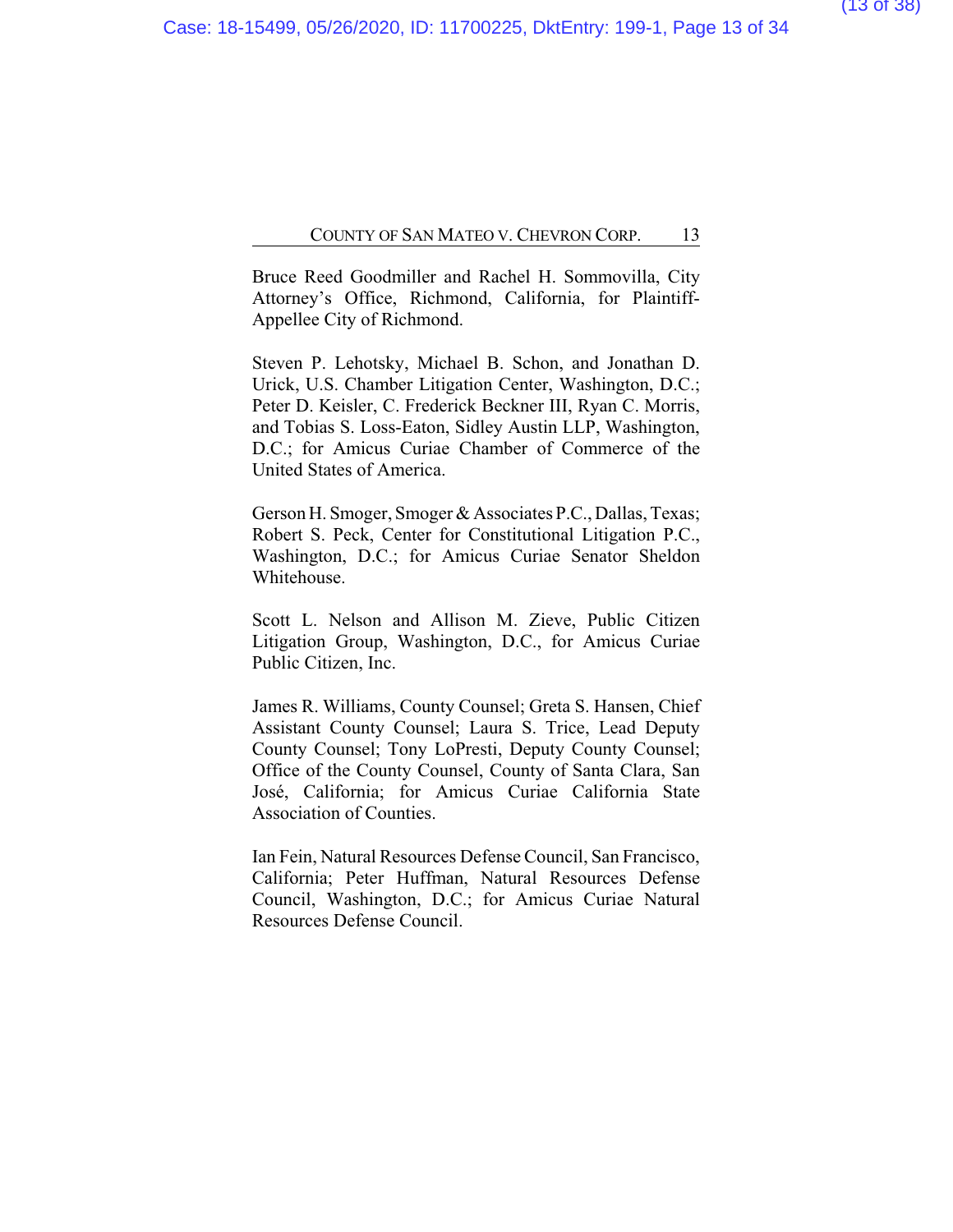#### **OPINION**

#### IKUTA, Circuit Judge:

In this appeal, we consider a district court's order remanding complaints to state court after the defendants had removed the complaints to federal court on eight separate grounds. Under 28 U.S.C. § 1447(d), we have jurisdiction to review the remand order only to the extent it addresses whether removal was proper under § 1442(a)(1), *see Patel v. Del Taco, Inc.*, 446 F.3d 996, 998 (9th Cir. 2006), which authorizes removal by "any person acting under" a federal officer, 28 U.S.C.  $\S$  1442(a)(1). We conclude that the defendants did not carry their burden of establishing this criteria for removal. Because we lack jurisdiction to review other aspects of the remand order, we dismiss the remainder of the appeal.

I

The County of San Mateo, the County of Marin, and the City of Imperial Beach filed three materially similar complaints in California state court against more than 30 energy companies in July 2017.**<sup>1</sup>** The complaints allege that the Energy Companies' "extraction, refining, and/or formulation of fossil fuel products; their introduction of fossil fuel products into the stream of commerce; their wrongful promotion of their fossil fuel products and concealment of known hazards associated with use of those products; and their failure to pursue less hazardous alternatives available to them; is a substantial factor in causing the increase in global

**<sup>1</sup>** We refer to the plaintiffs collectively as the "Counties" and to the defendants collectively as the "Energy Companies."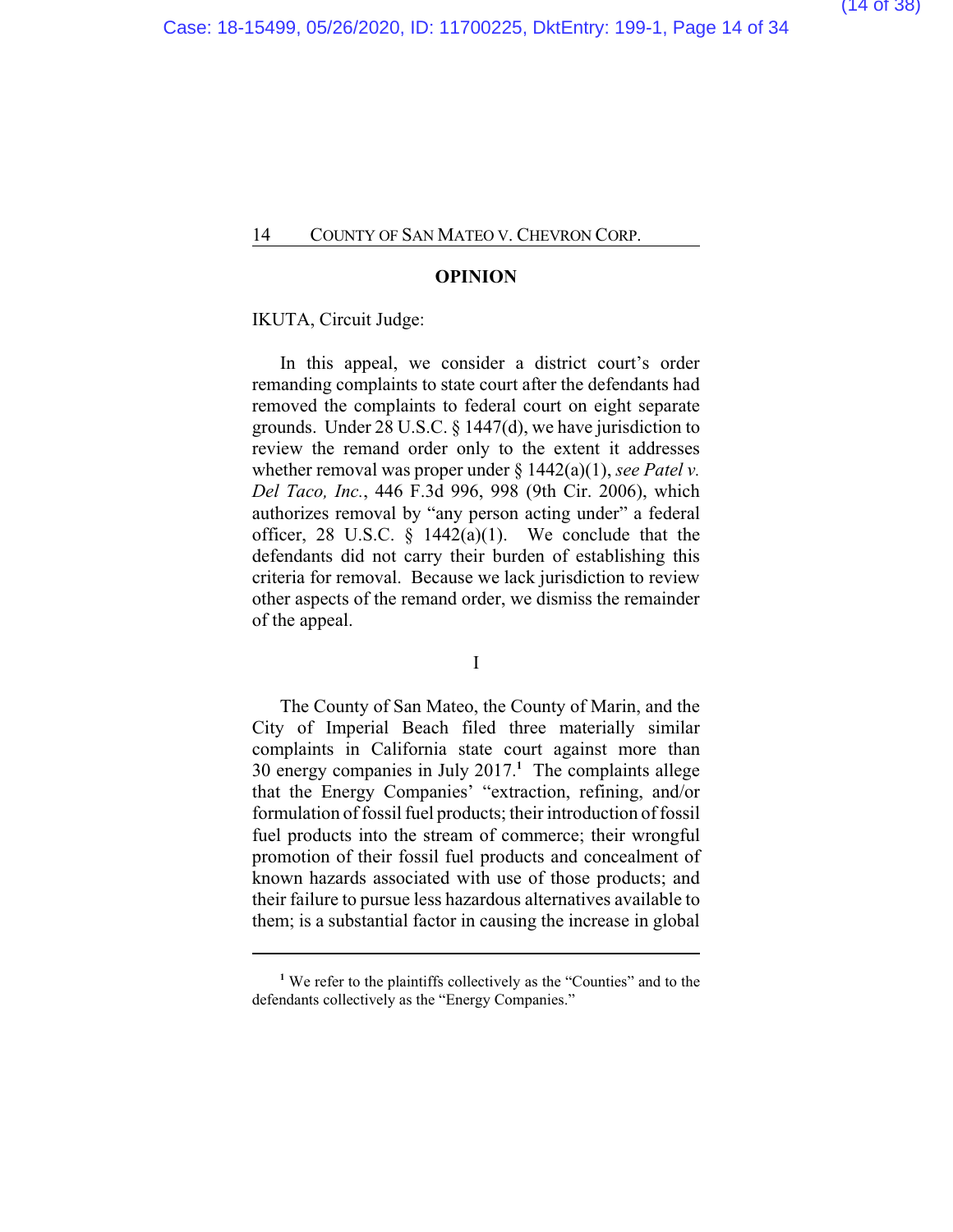mean temperature and consequent increase in global mean sea surface height." Based on these allegations, the complaints assert causes of action for public and private nuisance, strict liability for failure to warn, strict liability for design defect, negligence, negligent failure to warn, and trespass.

The Energy Companies removed the three complaints to federal court, asserting seven bases for subject-matter jurisdiction, including jurisdiction under the federal-officer removal statute, 28 U.S.C.  $\S$  1442(a)(1). The three cases were assigned to Judge Vince G. Chhabria.

Shortly thereafter, the County of Santa Cruz, the City of Santa Cruz, and the City of Richmond filed materially similar complaints in California state court. The Energy Companies removed these cases to federal court as well, asserting the same seven bases for subject-matter jurisdiction,**<sup>2</sup>** and they were also assigned to Judge Chhabria.**<sup>3</sup>**

The Counties, in all six cases, moved to remand to state court based on a lack of subject-matter jurisdiction. In a reasoned opinion, the district court rejected all eight of the

**<sup>2</sup>** Marathon Petroleum Corporation raised an eighth ground for removal: that the complaints raised issues concerning maritime activities, giving rise to admiralty jurisdiction. *See* 28 U.S.C. § 1333.

**<sup>3</sup>** The city attorneys of Oakland and San Francisco filed similar actions in California state court. Those cases were removed and assigned to Judge William H. Alsup, who subsequently dismissed the action for failure to state a claim and for lack of personal jurisdiction. *See City of Oakland v. BP p.l.c.*, 325 F. Supp. 3d 1017 (N.D. Cal. 2018); *City of Oakland v. BP p.l.c.*, 2018 WL 3609055 (N.D. Cal. July 27, 2018). In a concurrently filed opinion, we resolve the appeal from those cases. *See City of Oakland v. BP p.l.c.*, — F.3d — (9th Cir. 2020).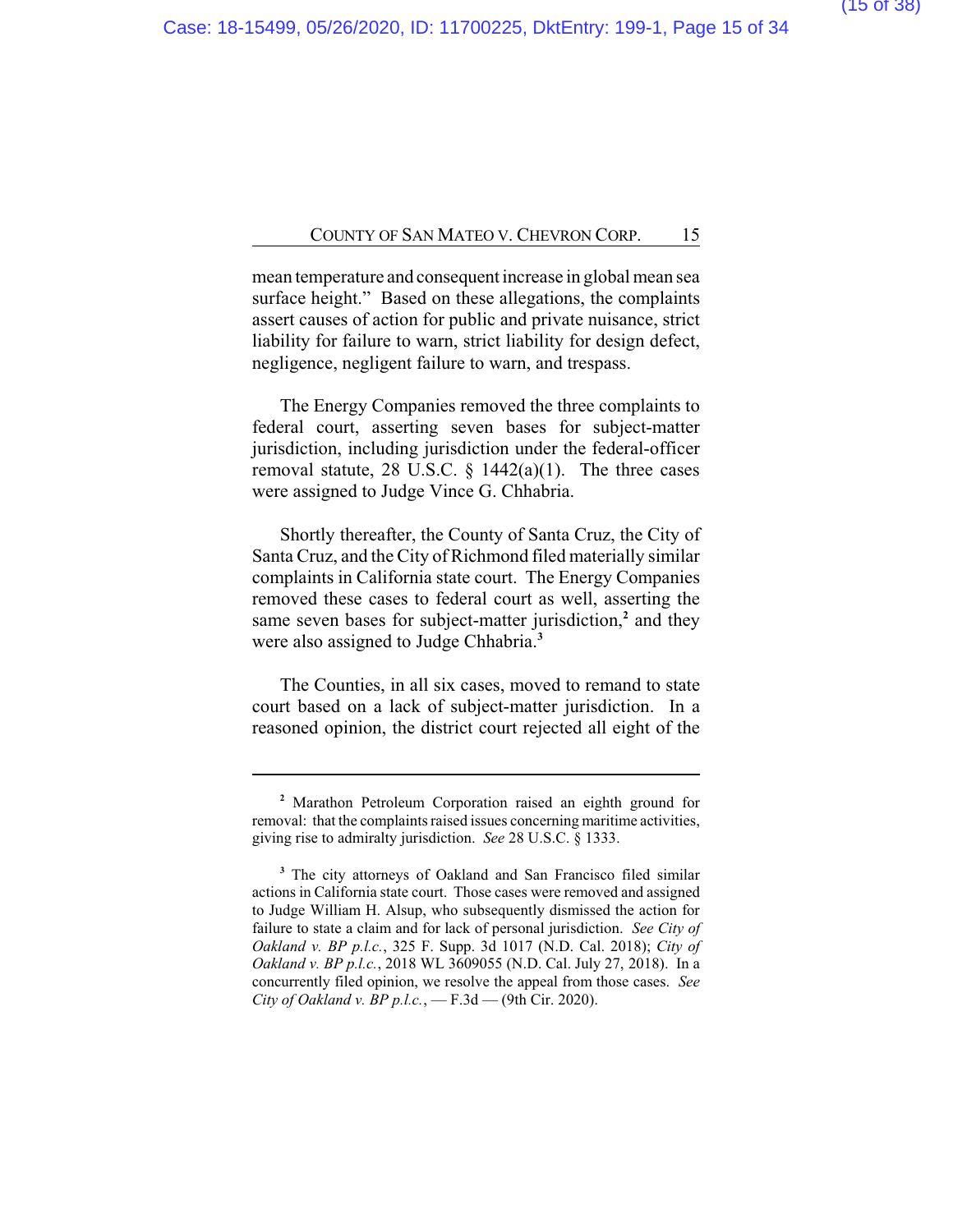grounds on which the Energy Companies relied for subjectmatter jurisdiction, but the district court stayed its remand orders to give the Energy Companies an opportunity to appeal. "[W]e have jurisdiction to determine whether we have jurisdiction to hear [a] case." *Atl. Nat'l Tr. LLC v. Mt. Hawley Ins. Co.*, 621 F.3d 931, 933 (9th Cir. 2010) (citation omitted).

#### II

Our authority to review an order remanding a case to state court is limited. Under 28 U.S.C. § 1447(d), "[1] [a]n order remanding a case to the State court from which it was removed is not reviewable on appeal or otherwise, [2] except that an order remanding a case to the State court from which it was removed pursuant to section 1442 or 1443 of this title shall be reviewable by appeal or otherwise." We consider the Energy Companies' arguments that we may conduct a plenary review of the district court's remand order under both of these clauses.

### A

Although the first clause in  $\S$  1447(d) (the "nonreviewability clause") broadly prohibits review of "[a]n order remanding a case to the State court from which it was removed," the Supreme Court has interpreted this language narrowly as prohibiting review only if a remand order was issued based on a ground enumerated in § 1447(c).**<sup>4</sup>** *Atl. Nat'l*

**<sup>4</sup>** Section 1447(c) states, in pertinent part:

A motion to remand the case on the basis of any defect other than lack of subject matter jurisdiction must be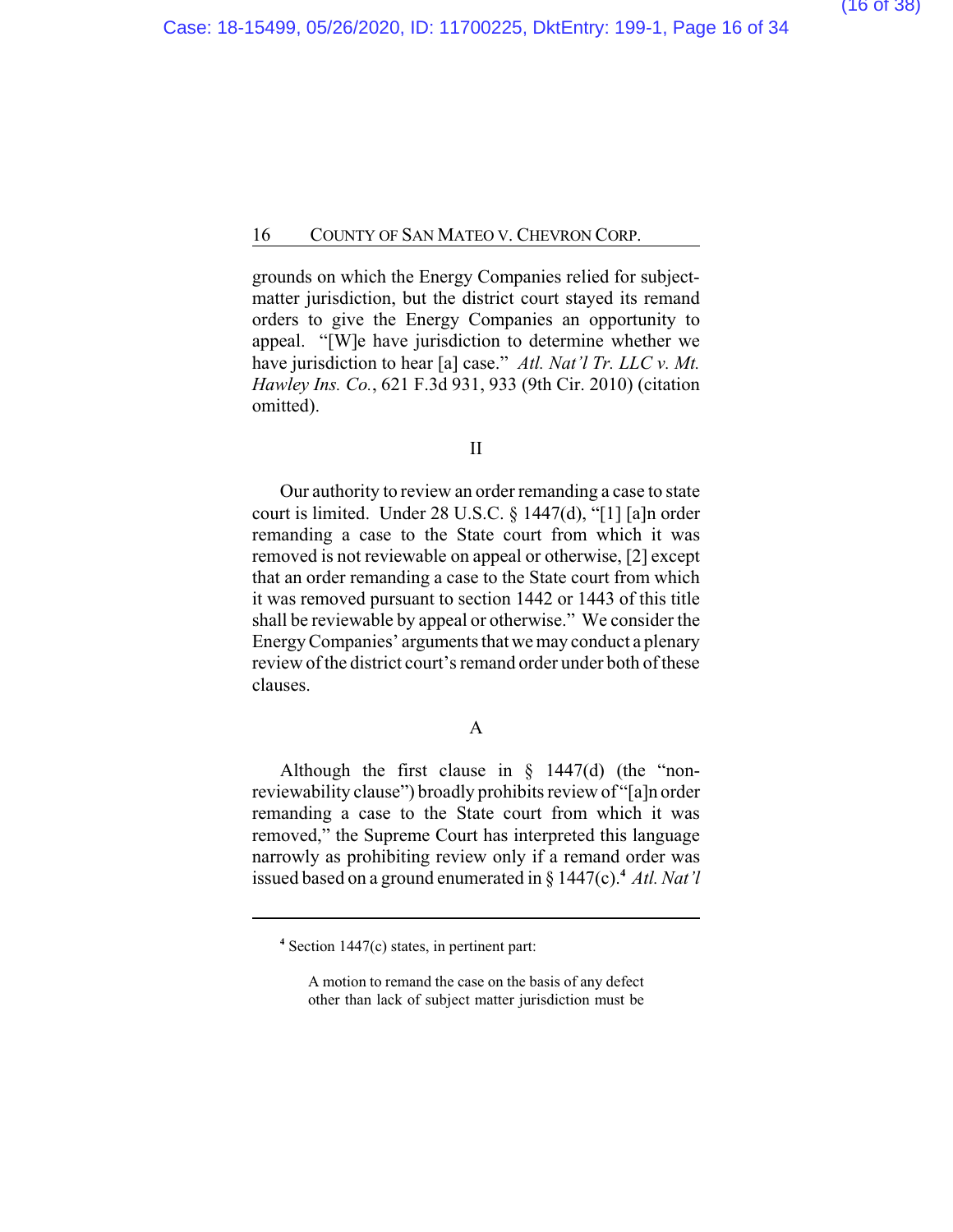*Tr.*, 621 F.3d at 934 (citing *Thermtron Prods., Inc. v. Hermansdorfer*, 423 U.S. 336, 343 (1976)). When a district court bases its remand order on one of the grounds in § 1447(c)—i.e., the district court "remands based on subject matter jurisdiction [or] nonjurisdictional defects"—as opposed to, for example, based on a merits determination or concerns about a heavy docket, *id.* at 934–35, "review is unavailable no matter how plain the legal error in ordering the remand," *Briscoe v. Bell*, 432 U.S. 404, 413 n.13 (1977). "[R]eview of the District Court's characterization of its remand as resting upon lack of subject-matter jurisdiction, to the extent it is permissible at all, should be limited to confirming that that characterization was colorable." *Powerex Corp. v. Reliant Energy Servs., Inc.*, 551 U.S. 224, 234 (2007).

The Energy Companies argue that the district court's order remanded the complaints on a ground that cannot be "colorably characterized as subject-matter jurisdiction." *Id.* Specifically, the Energy Companies contend that the district court remanded the complaints based on a merits determination when it held that "federal common law d[id] not govern the [Counties'] claims" and therefore "d[id] not preclude [the Counties] from asserting . . . state law claims."

We reject this argument. The district court ordered remand based on its view that the cases were "improperly

28 U.S.C. § 1447(c).

made within 30 days after the filing of the notice of removal under section 1446(a). If at any time before final judgment it appears that the district court lacks subject matter jurisdiction, the case shall be remanded.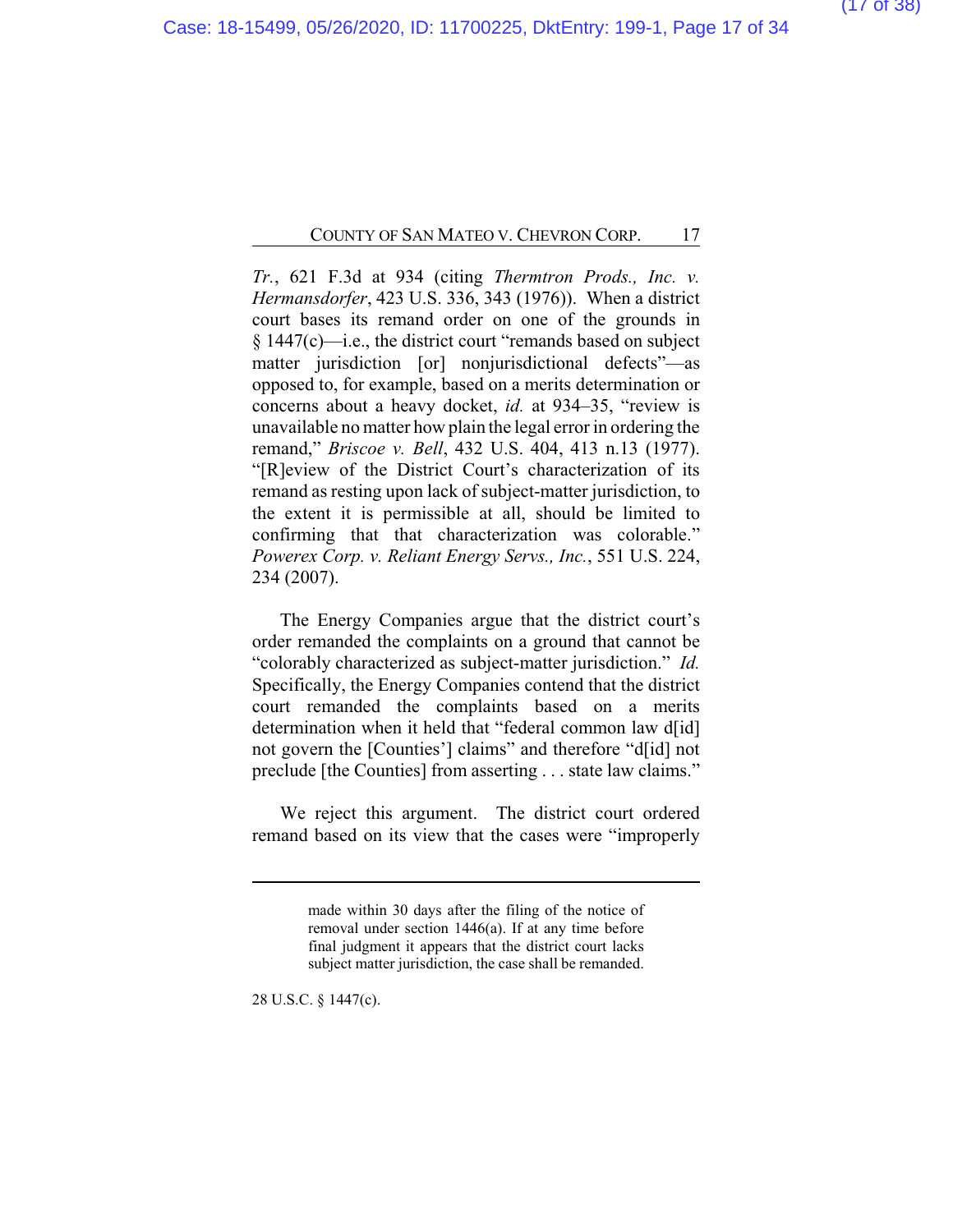removed to federal court" because the Energy Companies failed to show that "the case[s]  $\dots$  fit[] within one of a small handful of small boxes" providing for subject-matter jurisdiction. Put simply, the district court concluded that it "lack[ed] subject matter jurisdiction." 28 U.S.C. § 1447(c). Even if the district court erred in reaching this conclusion, "review is unavailable no matter how plain the legal error in ordering the remand." *Kircher v. Putnam Funds Tr.*, 547 U.S. 633, 642 (2006) (citing *Briscoe*, 432 U.S. at 413 n.13). To the extent *Powerex* requires that we determine whether the district court's conclusion that "federal common law [d]id not govern the [Counties'] claims" was "at least arguable," *Townsquare Media, Inc. v. Brill*, 652 F.3d 767, 775 (7th Cir. 2011) (citing *Atl. Nat'l Tr.*, 621 F.3d at 937–38, 940), we hold that it was, *see City of Oakland v. BP p.l.c.*, — F.3d — (9th Cir. 2020) (holding that the district court erred in concluding that there was subject-matter jurisdiction on the ground that the plaintiffs' state-law nuisance claims were "necessarily governed by federal common law").

#### B

We next consider the Energy Companies' argument that the second clause of  $\S$  1447(d) (the "exception clause") requires us to conduct plenary review of the district court's remand order. We have interpreted the exception clause as giving us the authority to review the district court's remand order only to the extent that the order addresses the statutory sections listed in the clause. *See Patel v. Del Taco, Inc.*, 446 F.3d 996, 998 (9th Cir. 2006). In *Patel*, the defendants removed a state-court complaint to federal court under § 1443(1), which provides for removal of civil-rights cases. *Id.* The district court granted the plaintiff's motion for remand on the ground that removal was not proper under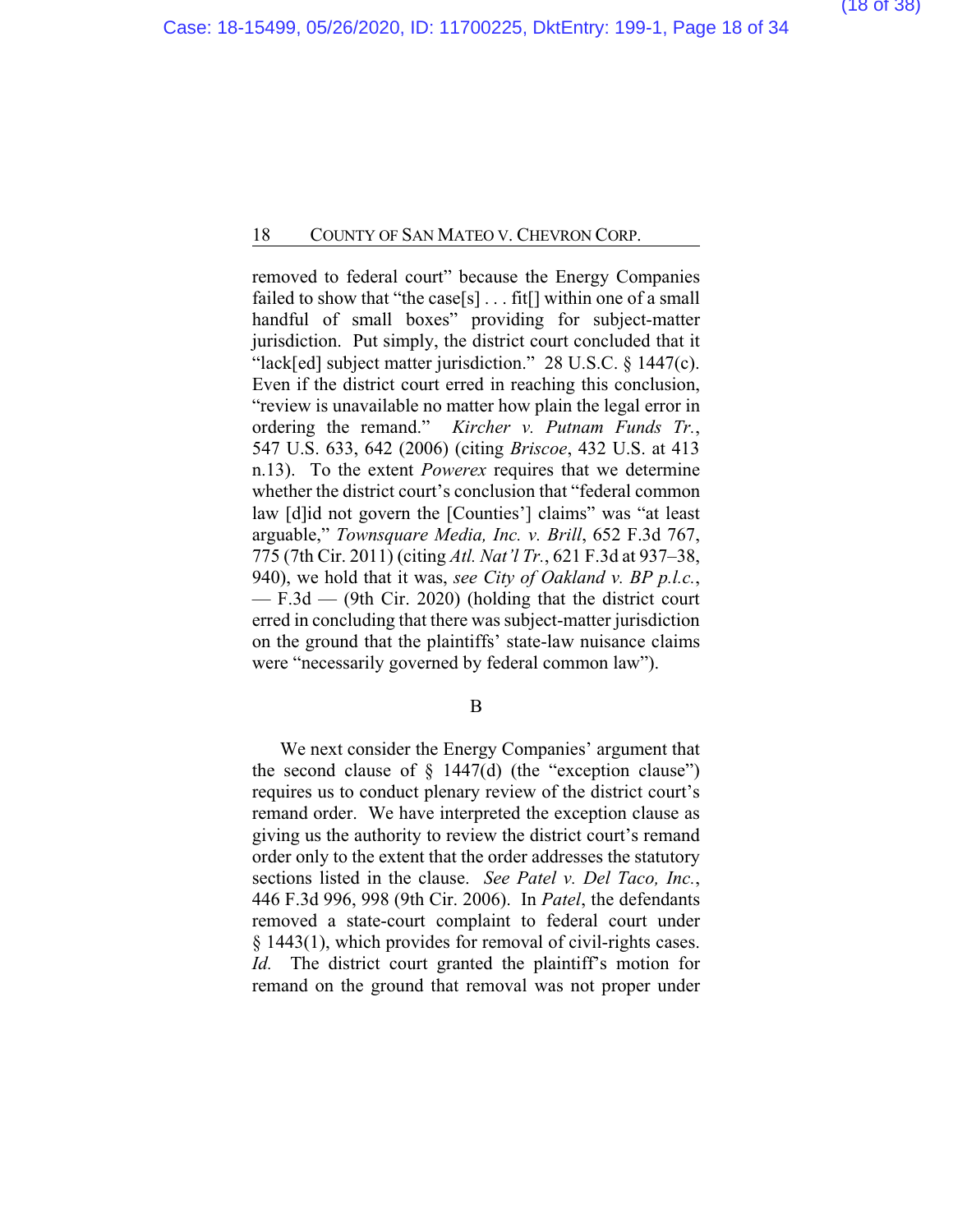either § 1441 or § 1443(1). *Id.* We held that, under § 1447(d), we lacked jurisdiction "to review the remand order based on § 1441" and thus dismissed the defendants' appeal to the extent it was based on that section. *Id.***<sup>5</sup>** At the same time, we held that we had jurisdiction "to review the remand order based on . . . § 1443(1)." *Id.* The reasoning in *Patel* applies directly to our case. Under § 1447(d), as interpreted in *Patel*, we have jurisdiction to review the Energy Companies' appeal to the extent the remand order addresses  $§$  1442(a)(1), but we lack jurisdiction to review their appeal from the portions of the remand order considering the seven other bases for subject-matter jurisdiction.

Arguing against this conclusion, the Energy Companies contend that when a suit is "removed pursuant to section 1442," 28 U.S.C. § 1447(d), the district court's entire remand order is subject to plenary review. The Energy Companies base this argument on a Seventh Circuit case, *Lu Junhong v. Boeing Co.*, which concluded that because § 1447(d) authorizes appellate review of "an order," it authorizes review of "the order itself," not just "particular reasons *for* an order." 792 F.3d 805, 812 (7th Cir. 2015). In reaching this conclusion, the Seventh Circuit relied on *Yamaha Motor Corp., U.S.A. v. Calhoun*, which construed a statute (28 U.S.C. § 1292(b)) giving appellate courts jurisdiction to review interlocutory orders that a district court certifies for

**<sup>5</sup>** *Patel* considered an earlier version of § 1447(d), which did not include § 1442 in the exception clause. *See* Removal Clarification Act of 2011, Pub. L. No. 112-51, § 2, 125 Stat. 545, 546 (2011).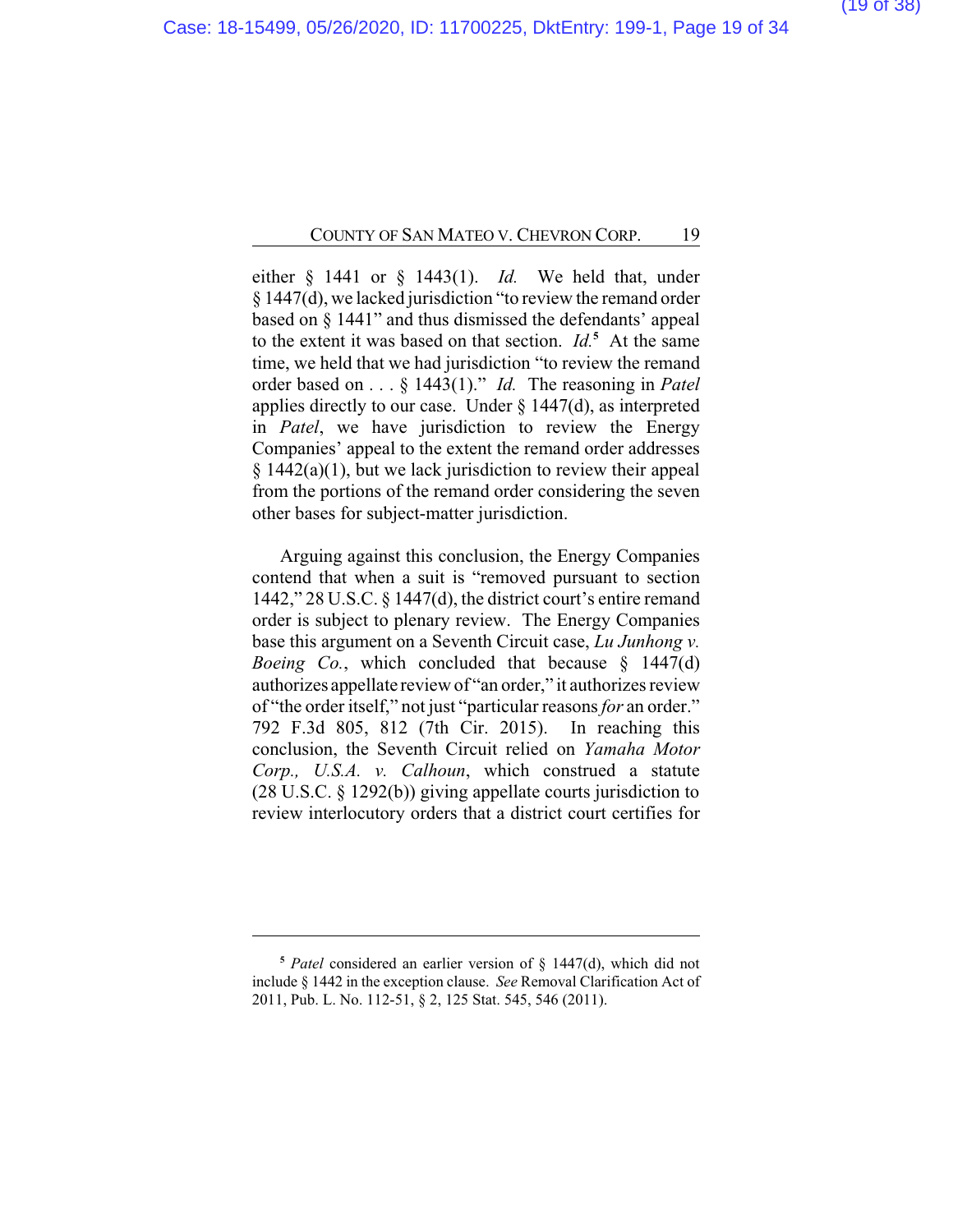immediate appeal. 516 U.S. 199 (1996).**<sup>6</sup>** *Yamaha* concluded that § 1292(b) gives an appellate court jurisdiction over "any issue fairly included within the certified order because 'it is the *order* that is appealable, and not the controlling question identified by the district court.'" *Id.* at 205 (citation omitted).

The Energy Companies urge us to follow *Lu Junhong* notwithstanding our decision in *Patel* for two reasons. First, they argue that *Patel* has been abrogated by an act of Congress. After *Patel* was decided, Congress enacted the Removal Clarification Act of 2011, which amended § 1447(d) to allow for review of remand orders in cases removed pursuant to § 1442. *See* Removal Clarification Act of 2011, Pub. L. No. 112-51, § 2, 125 Stat. 545, 546 (2011). According to the Energy Companies, Congress's failure to amend the reference in  $\S$  1447(d) to orders "reviewable by appeal," means that Congress intended to adopt *Yamaha*'s interpretive approach and therefore authorized plenary review of remand orders for cases removed pursuant to § 1442.**<sup>7</sup>** Second, the Energy Companies argue that we are not bound by *Patel* because it was not well reasoned: it did not provide

**<sup>6</sup>** Section 1292(b) provides that "[w]hen a district judge, in making . . . an order not otherwise appealable" determines that the order meets certain criteria and that "an immediate appeal from the order may materially advance the ultimate termination of the litigation, he shall so state in writing in such order," and "[t]he Court of Appeals . . . may thereupon, in its discretion, permit an appeal to be taken from such order." 28 U.S.C.  $§$  1292(b).

**<sup>7</sup>** The Energy Companies do not argue that *Yamaha* abrogated *Patel*, nor could they, given that *Yamaha* was decided in 1996—a decade before *Patel*—and thus is not "intervening higher authority." *Miller v. Gammie*, 335 F.3d 889, 893 (9th Cir. 2003) (en banc).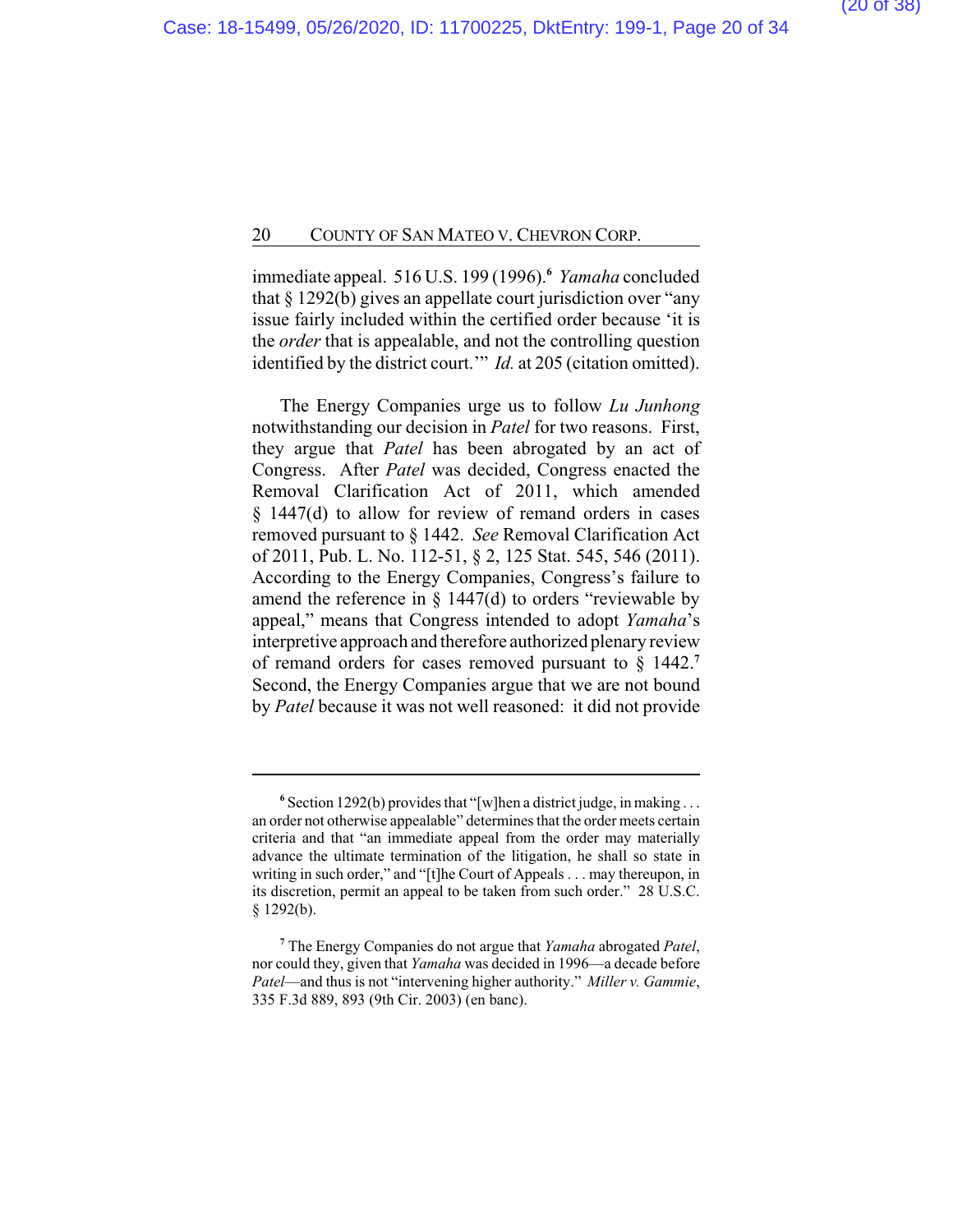any grounds for its conclusion that we lacked jurisdiction to conduct a plenary review of the remand order.

Both of these arguments implicate our doctrine of stare decisis. We have long held that "one three-judge panel . . . cannot reconsider or overrule the decision of a prior panel," *United States v. Gay*, 967 F.2d 322, 327 (9th Cir. 1992), unless "our prior circuit authority is clearly irreconcilable with the reasoning or theory of intervening higher authority," *Miller v. Gammie*, 335 F.3d 889, 893 (9th Cir. 2003) (en banc).

There is no intervening judicial authority that would abrogate *Patel*. Neither the Supreme Court nor an en banc panel of this court has issued a decision after *Patel* was decided in 2006 that is clearly irreconcilable with *Patel*'s conclusion that  $\S 1447(d)$  limits our review to the grounds for removal covered by the exception clause. Therefore, we consider only the effect of Congress's amendment of § 1447(d) in 2011.

Before Congress's amendment of § 1447(d), every circuit court that had addressed this issue agreed with our reading of § 1447(d).**<sup>8</sup>** Although *Yamaha* was decided in 1996 (ten years before we decided *Patel*), no circuit court had applied *Yamaha* to § 1447(d) or discussed its applicability in that context. Therefore, when Congress amended  $\S$  1447(d) to

**<sup>8</sup>** *See Alabama v. Conley*, 245 F.3d 1292, 1293 n.1 (11th Cir. 2001); *Davis v. Glanton*, 107 F.3d 1044, 1047 (3d Cir. 1997); *Thornton v. Holloway*, 70 F.3d 522, 524 (8th Cir. 1995); *State Farm Mut. Auto. Ins. Co. v. Baasch*, 644 F.2d 94, 97 (2d Cir. 1981); *Detroit Police Lieutenants & Sergeants Ass'n v. City of Detroit*, 597 F.2d 566, 567 (6th Cir. 1979); *Robertson v. Ball*, 534 F.2d 63, 66 & n.5 (5th Cir. 1976); *Noel v. McCain*, 538 F.2d 633, 635 (4th Cir. 1976).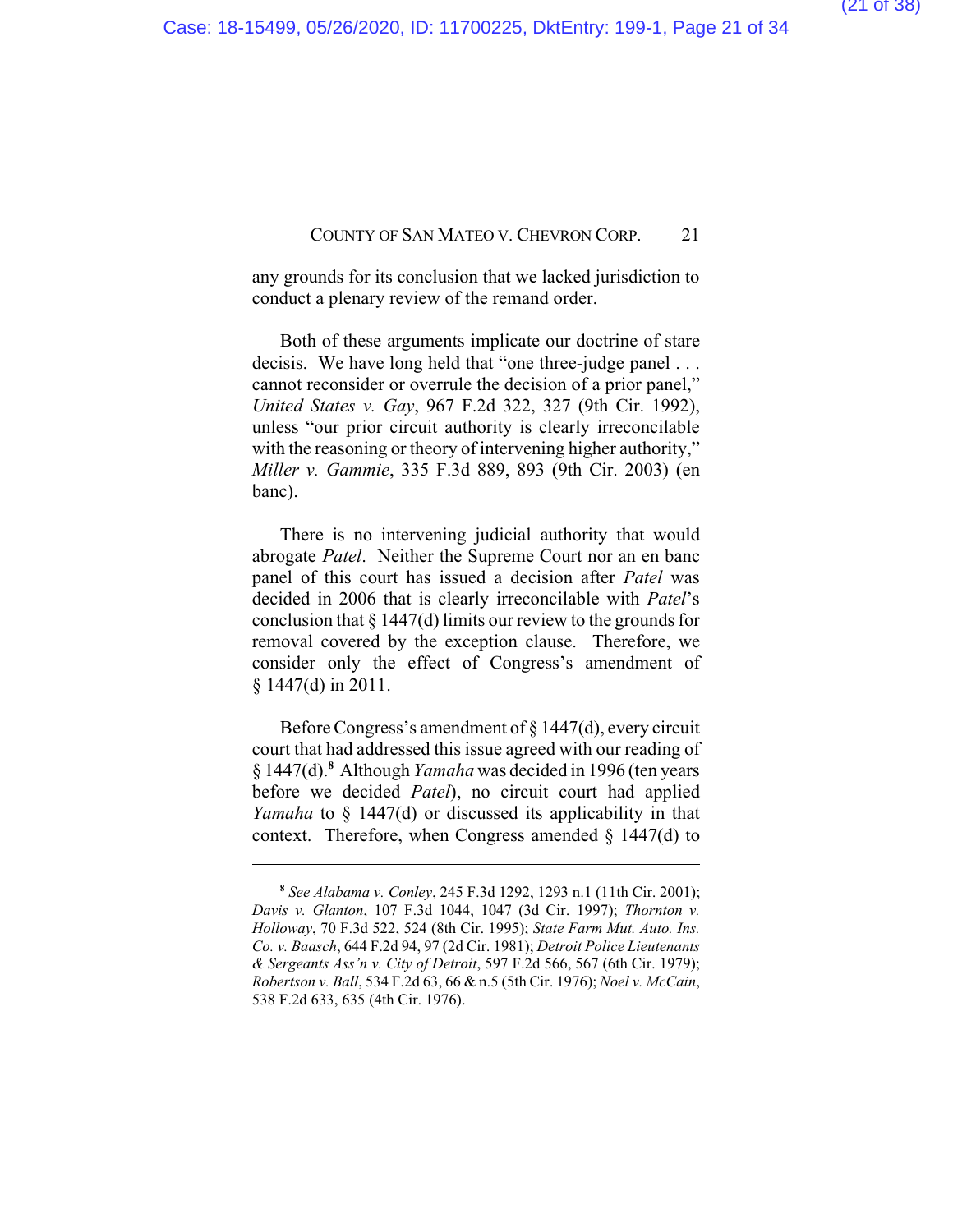insert "1442 or" before "1443," Removal Clarification Act of 2011 § 2, it was against a backdrop of unanimous judicial interpretation of § 1447(d) as permitting review of only the grounds for removal identified in the exception clause. Congress did not give any indication that it intended to overrule the then-unanimous interpretation of  $\S$  1447(d) as limiting judicial review of a remand order to the grounds listed in the exception clause. We "presume that Congress acts 'with awareness of relevant judicial decisions.'" *United States v. Alvarez-Hernandez*, 478 F.3d 1060, 1065 (9th Cir. 2007) (quoting *United States v. Male Juvenile*, 280 F.3d 1008, 1016 (9th Cir. 2002)). And "when 'judicial interpretations have settled the meaning of an existing statutory provision, repetition of the same language in a new statute indicates, as a general matter, the intent to incorporate [the statute's] . . . judicial interpretations as well." *Id.* (quoting *Merrill Lynch, Pierce, Fenner & Smith Inc. v. Dabit*, 547 U.S. 71, 85 (2006)). Accordingly, we conclude that Congress did not abrogate *Patel* sub silentio but rather "inten[ded] to incorporate" *Patel*'s (and six other circuits') interpretation of § 1447(d). *Id.* (citation omitted). The Fourth Circuit has reached the same conclusion. *See Mayor & City Council of Baltimore v. BP P.L.C.*, 952 F.3d 452, 461 (4th Cir. 2020) ("[T]he fact that Congress later added § 1442 as an exception to  $\S$  1447(d)'s no-appeal rule for remand orders does not undermine our holding . . . that appellate courts only have jurisdiction to review those grounds for removal that are specifically enumerated in  $\S$  1447(d)."). We therefore conclude that Congress's amendment of  $\S 1447(d)$ did not abrogate our interpretation in *Patel.*

The Energy Companies also argue that we are not bound by *Patel* because it was not well reasoned and failed to analyze *Yamaha* or the statutory interpretation arguments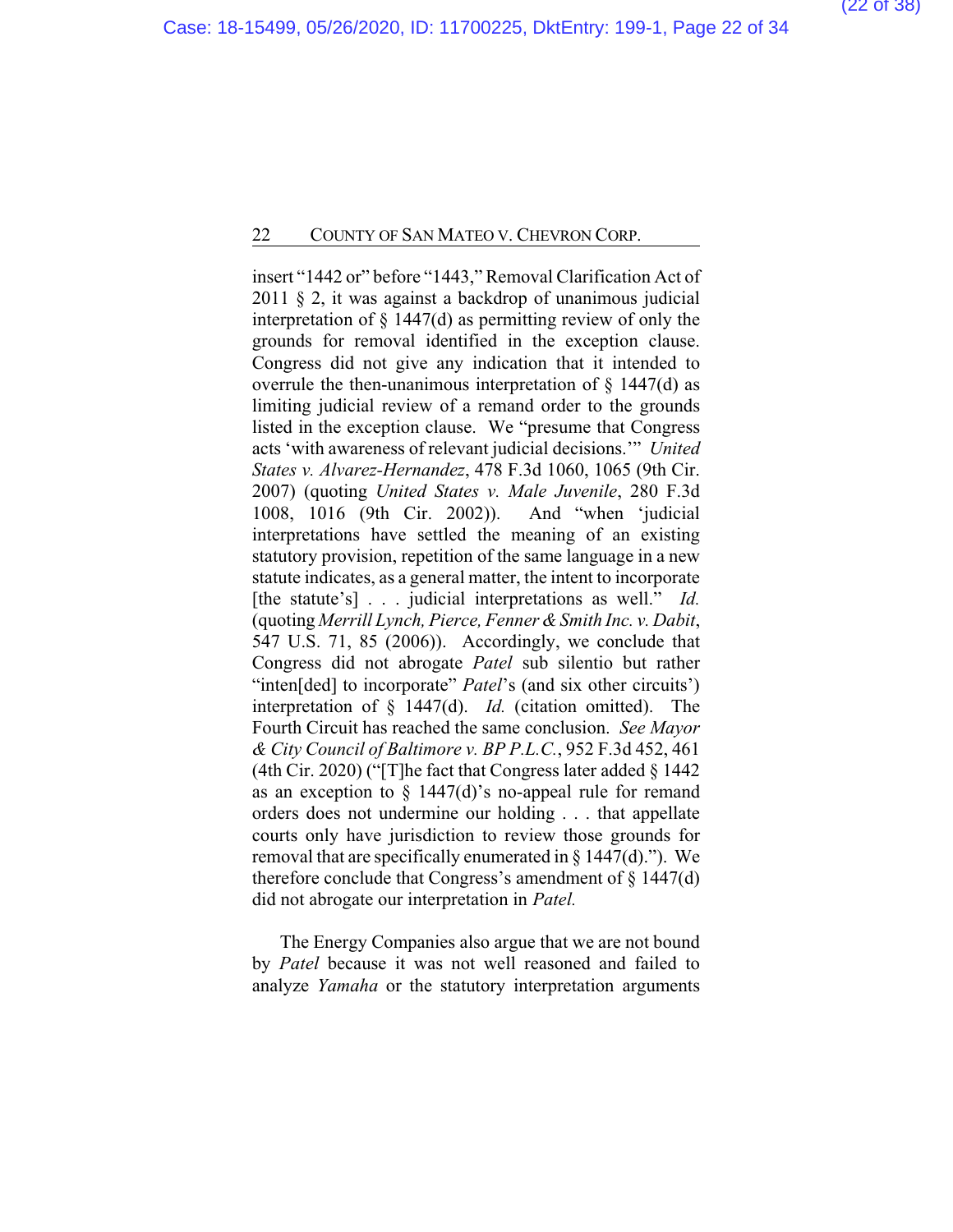discussed in *Lu Junhong*. Were we writing on a clean slate, we might conclude that *Lu Junhong* provides a more persuasive interpretation of § 1447(d) than *Patel*. *But see Baltimore*, 952 F.3d at 459–60. Precedents, however, do not cease to be authoritative merely because counsel in a later case advances new arguments. *See United States v. Ramos-Medina*, 706 F.3d 932, 939 (9th Cir. 2013) ("This panel is not free to disregard the decision of another panel of our court simply because we think the arguments have been characterized differently or more persuasively."). Therefore, we remain bound by *Patel* until abrogated by an intervening higher authority.

Applying *Patel*'s reading of § 1447(d), we may review the district court's remand order only to the extent it addresses § 1442(a)(1). 446 F.3d at 998; *accord Baltimore*, 952 F.3d at 461. Accordingly, we dismiss the Energy Companies' appeals for lack of jurisdiction to the extent the Energy Companies seek review of the district court's ruling as to other bases for subject-matter jurisdiction. *See Patel*, 446 F.3d at 1000.

### III

We now turn to the single ground of removal that we have jurisdiction to review: the question whether the district court erred in holding that there was no subject-matter jurisdiction under the federal-officer removal statute, 28 U.S.C.  $§ 1442(a)(1)$ . We review questions of statutory construction and subject-matter jurisdiction de novo. *Ritchey v. Upjohn Drug Co.*, 139 F.3d 1313, 1315 (9th Cir. 1998). The defendant has the burden of proving by a preponderance of the evidence that the requirements for removal jurisdiction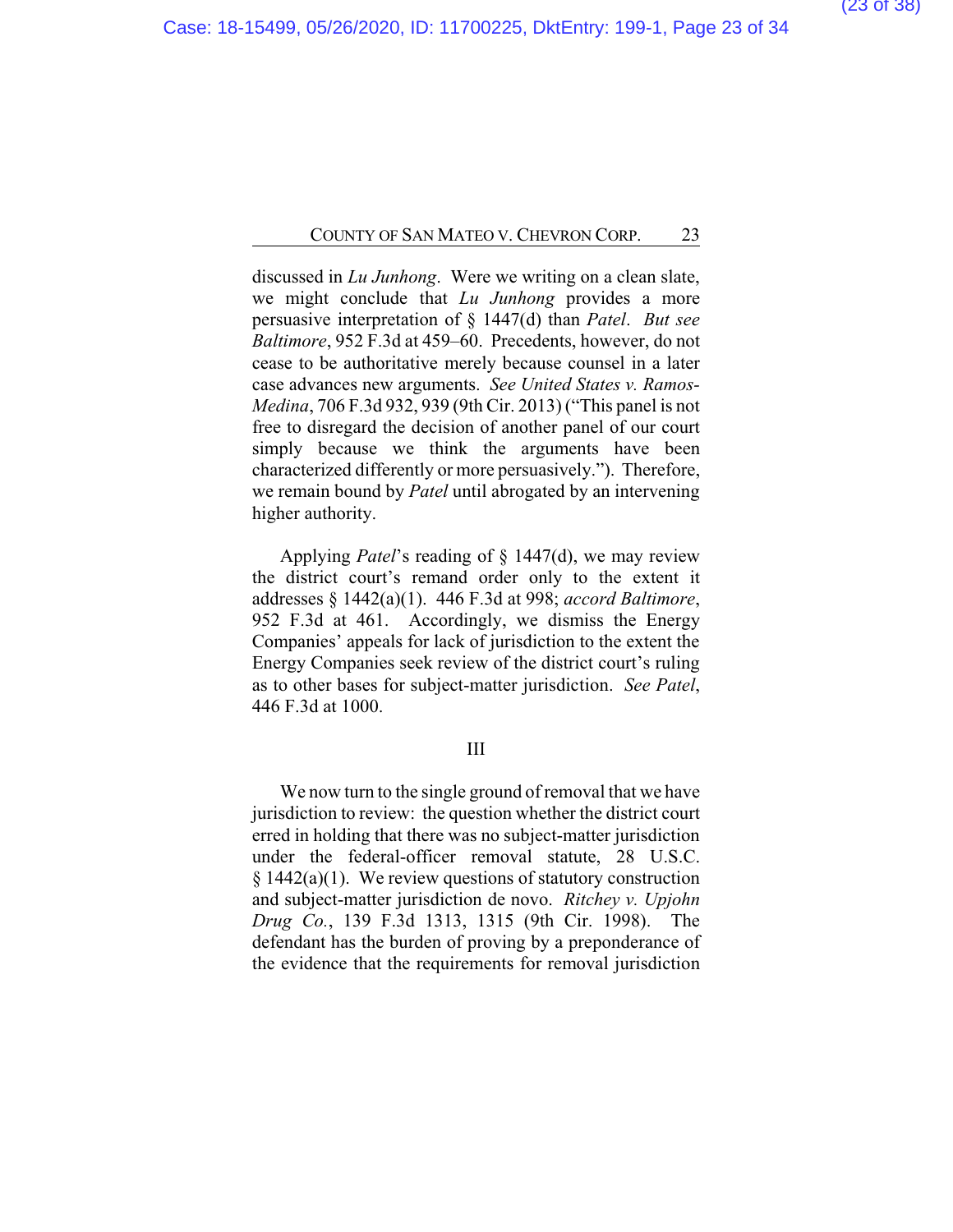have been met. *Leite v. Crane Co.*, 749 F.3d 1117, 1122 (9th Cir. 2014).

As currently drafted,  $\S$  1442(a)(1) provides for removal of:

> A civil action . . . that is against or directed to . . . [t]he United States or any agency thereof or any officer (*or any person acting under that officer*) of the United States or of any agency thereof, in an official or individual capacity, for or relating to any act under color of such office or on account of any right, title or authority claimed under any Act of Congress for the apprehension or punishment of criminals or the collection of the revenue.

28 U.S.C. § 1442(a)(1) (emphasis added).

In order to invoke  $\S$  1442(a)(1), a private person must establish: "(a) it is a person within the meaning of the statute; (b) there is a causal nexus between its actions, taken pursuant to a federal officer's directions, and [the] plaintiff's claims; and (c) it can assert a colorable federal defense." *Riggs v. Airbus Helicopters, Inc.*, 939 F.3d 981, 986–87 (9th Cir. 2019) (quoting *Fidelitad, Inc. v. Insitu, Inc.*, 904 F.3d 1095, 1099 (9th Cir. 2018)). To demonstrate a causal nexus, the private person must show: (1) that the person was "acting under" a federal officer in performing some "act under color of federal office," and (2) that such action is causally connected with the plaintiffs' claims. *See Goncalves ex rel. Goncalves v. Rady Children's Hosp. San Diego*, 865 F.3d 1237, 1244 (9th Cir. 2017).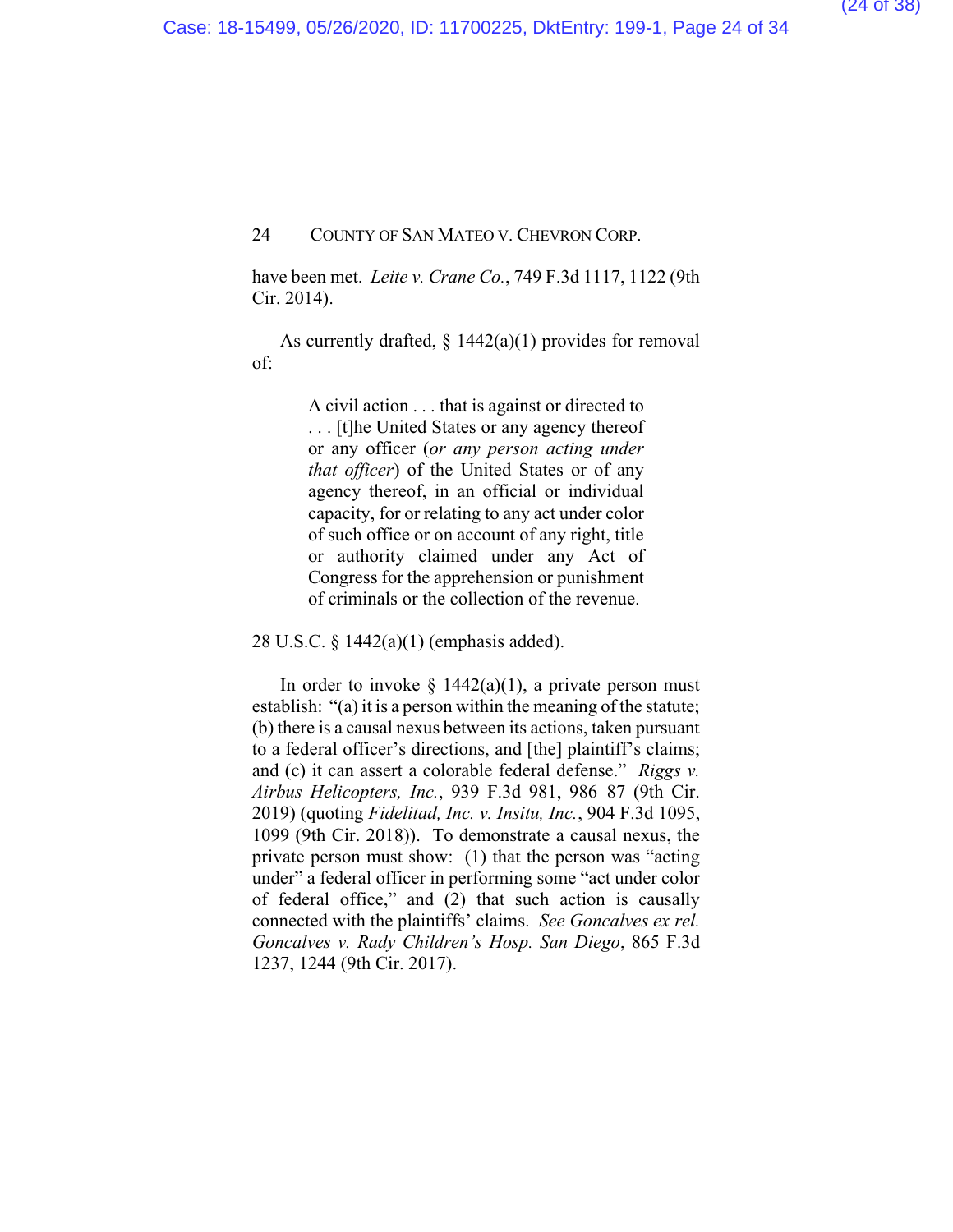The parties focus on the first prong: whether the Energy Companies were "acting under" a federal officer's directions. We begin by providing some background. The federal officer removal statute has existed in some version since 1815. *Willingham v. Morgan*, 395 U.S. 402, 405 (1969). Although Congress has amended the statute on a number of occasions, *see Watson v. Philip Morris Cos.*, 551 U.S. 142, 147–49 (2007), most recently in 2011, *see* Removal Clarification Act of 2011 § 2, the purpose of the statute has remained essentially the same: "The statute's history and th[e] Court's cases demonstrate that its basic purpose is to protect the Federal Government from the interference with its operations that would ensue were a State able, for example, to arrest and bring to trial in a State court for an alleged offense against the law of the State, officers and agents of the Government acting . . . within the scope of their authority." *Watson*, 551 U.S. at 150 (cleaned up) (quoting *Willingham*, 395 U.S. at 406). Congress thought that allowing a federal officer to remove a state action was necessary because "[s]tate-court proceedings may reflect 'local prejudice' against unpopular federal laws or federal officials" and "deprive federal officials of a federal forum in which to assert federal immunity defenses." *Id.* (citation omitted). Moreover, state-court proceedings may have the effect of impeding or delaying the enforcement of federal law. *Id.* The federal officer removal statute should be "liberally construed" to fulfill its purpose of allowing federal officials and agents who are being prosecuted in state court for acts taken in their federal authority to remove the case to federal court. *Id.* at 147 (citation omitted).

When Congress first enacted  $\S$  1442(a)(1), the phrase "officer of the United States" was generally understood as a term of art that referred to federal officers who "exercis[ed] significant authority." *Int'l Primate Prot. League v. Adm'rs*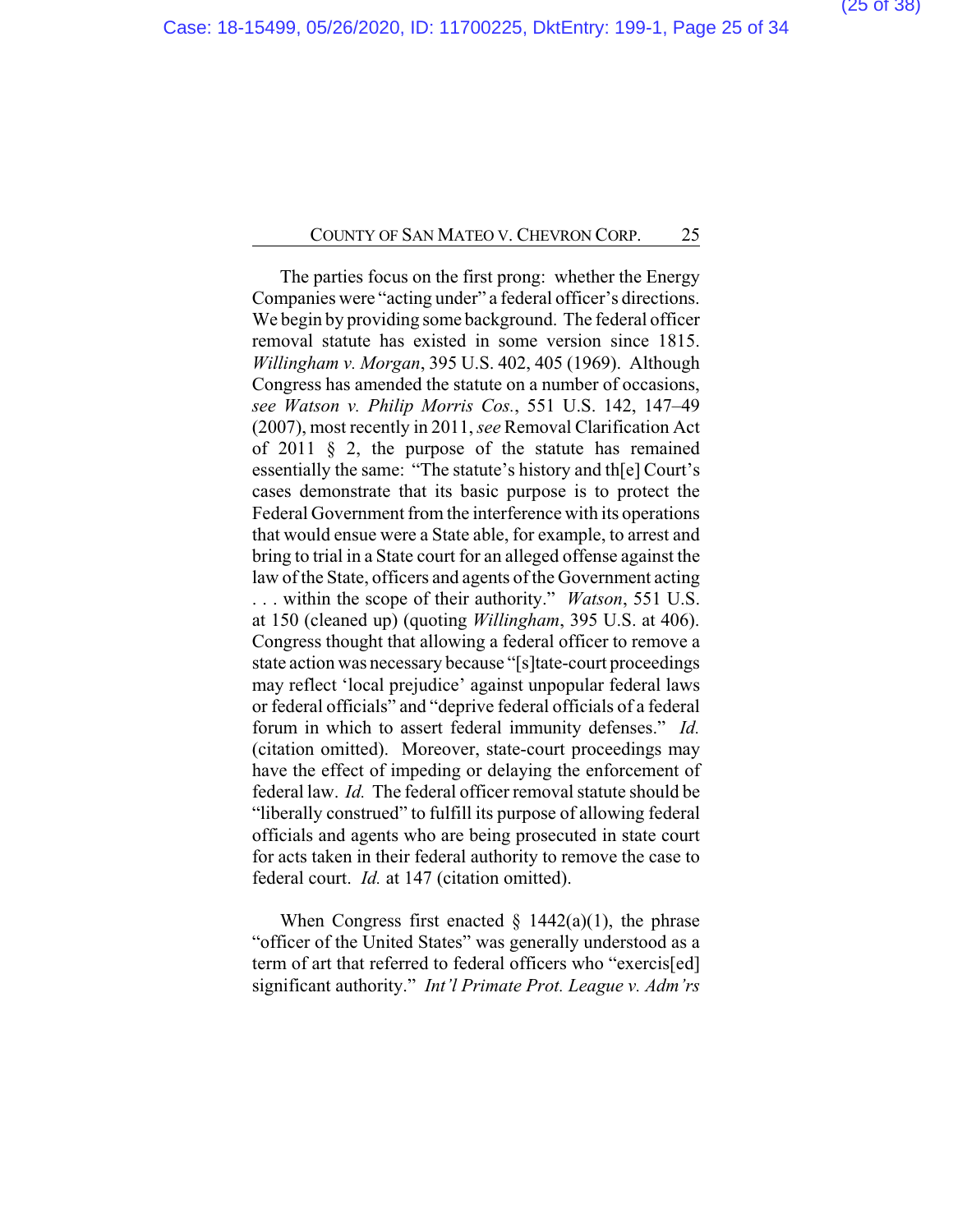*of Tulane Educ. Fund*, 500 U.S. 72, 81 (1991) (quoting *Buckley v. Valeo*, 424 U.S. 1, 126 (1976)). In 1948, Congress amended the statute to include the language "person[s] acting under" any officer of the United States. Act of June 25, 1948, ch. 646, § 1442, 62 Stat. 869, 938 (codified at 28 U.S.C. § 1442). At the time, this change was understood as extending the section to apply to employees, as well as officers. *Int'l Primate Prot. League*, 500 U.S. at 84 (quoting H.R. Rep. No. 80-308, at A134 (1947)).

The Supreme Court subsequently interpreted the term "person acting under that officer" as extending to a "private person" who has certain types of close relationships with the federal government. *See Watson*, 551 U.S. at 152–53. The Supreme Court has identified a number of factors courts should consider in determining whether a private person is "acting under" a federal officer for purposes of  $\S 1442(a)(1)$ . Among other things, the Court considers whether the person is acting on behalf of the officer in a manner akin to an agency relationship. *See id.* at 151 (private person must be authorized to act "with or for federal officers"); *see also Goncalves*, 865 F.3d at 1246 (holding that a private person qualified as "acting under" a federal officer when it was "serving as the government's agent"); *Cabalce v. Thomas E. Blanchard & Assocs., Inc.*, 797 F.3d 720, 729 (9th Cir. 2015) (noting that a company's independent-contractor status supported the conclusion that it was not acting under a federal officer). The Court also considers whether the person is subject to the officer's close direction, such as acting under the "subjection, guidance, or control" of the officer, or in a relationship which "is an unusually close one involving detailed regulation, monitoring, or supervision." *Watson*, 551 U.S. at 151, 153 (citation omitted); *see also Leite*, 749 F.3d at 1120, 1124 (holding that a defense contractor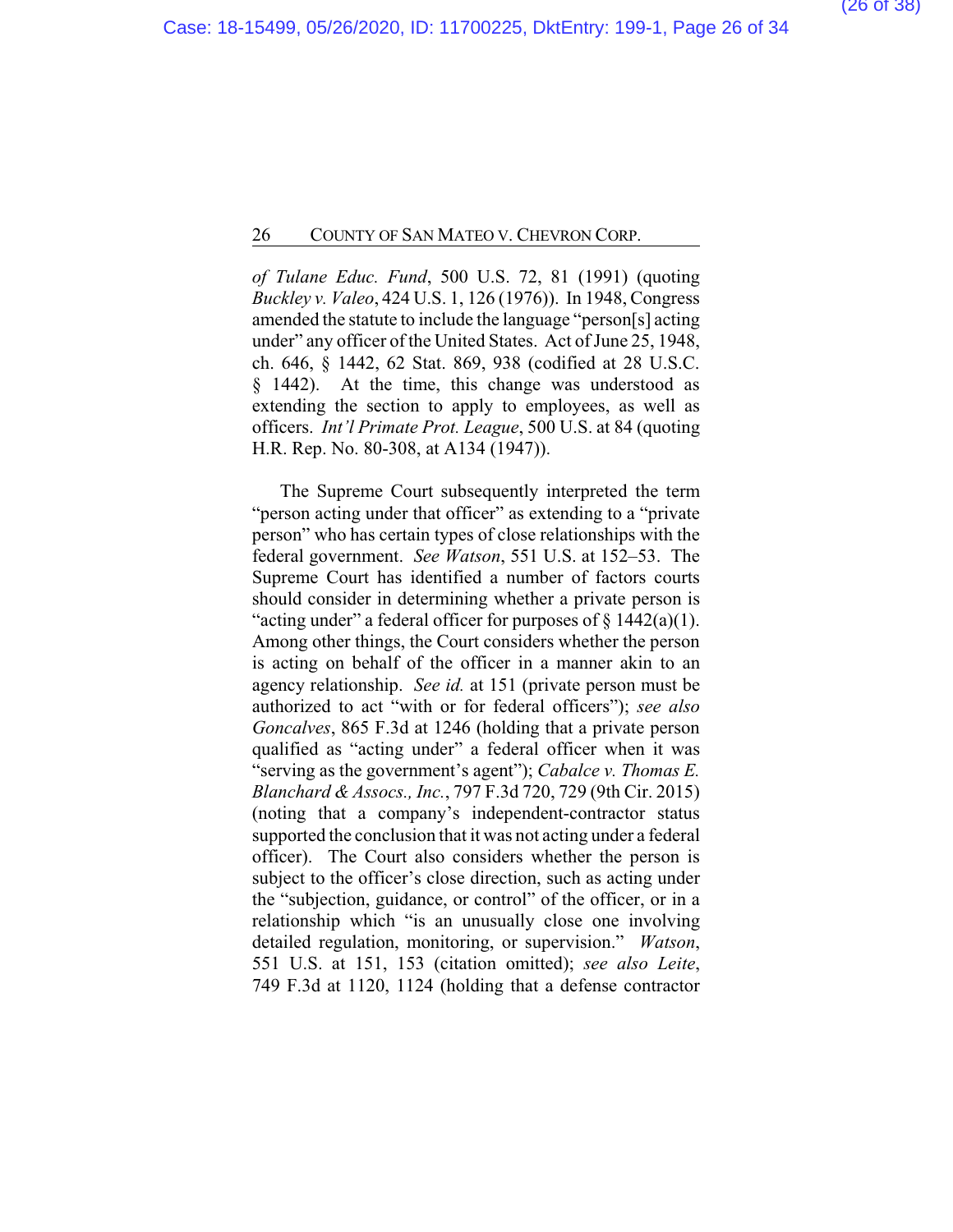properly removed a case under  $\S 1442(a)(1)$  based, in part, on "the Navy's detailed specifications regulating the warnings that equipment manufacturers were required to provide"). Third, the Court considers whether the private person is assisting the federal officer in fulfilling "basic governmental tasks" that "the Government itself would have had to perform" if it had not contracted with a private firm. *Watson*, 551 U.S. at 153–54; *see also Goncalves*, 865 F.3d at 1246–47 (holding that private person fulfilled a basic governmental task by pursuing subrogation claims on behalf of a government agency). Finally, taking into account the purpose of  $\S$  1442(a)(1), the Court has considered whether the private person's activity is so closely related to the government's implementation of its federal duties that the private person faces "a significant risk of state-court 'prejudice,'" just as a government employee would in similar circumstances, and may have difficulty in raising an immunity defense in state court. *Watson*, 551 U.S. at 152 (citation omitted).

As the Supreme Court has indicated, and circuit courts have held, a government contractor may meet the criteria for "acting under" an officer under certain circumstances. *See id.* at 153–54. *Watson* cited with approval a Fifth Circuit case, *Winters v. Diamond Shamrock Chemical Co.*, which held that a government contractor could remove a state action under § 1442(a) because the contractor was acting on behalf of the government to produce Agent Orange, a carcinogenic herbicide used as part of the war strategy in Vietnam, and was acting under the close direction of the federal government which had provided "detailed specifications concerning the make-up, packaging, and delivery of Agent Orange," as well as "on-going supervision . . . over the formulation, packaging, and delivery of Agent Orange." 149 F.3d 387, 399–400 (5th Cir. 1998). Further, the contractor provided a product that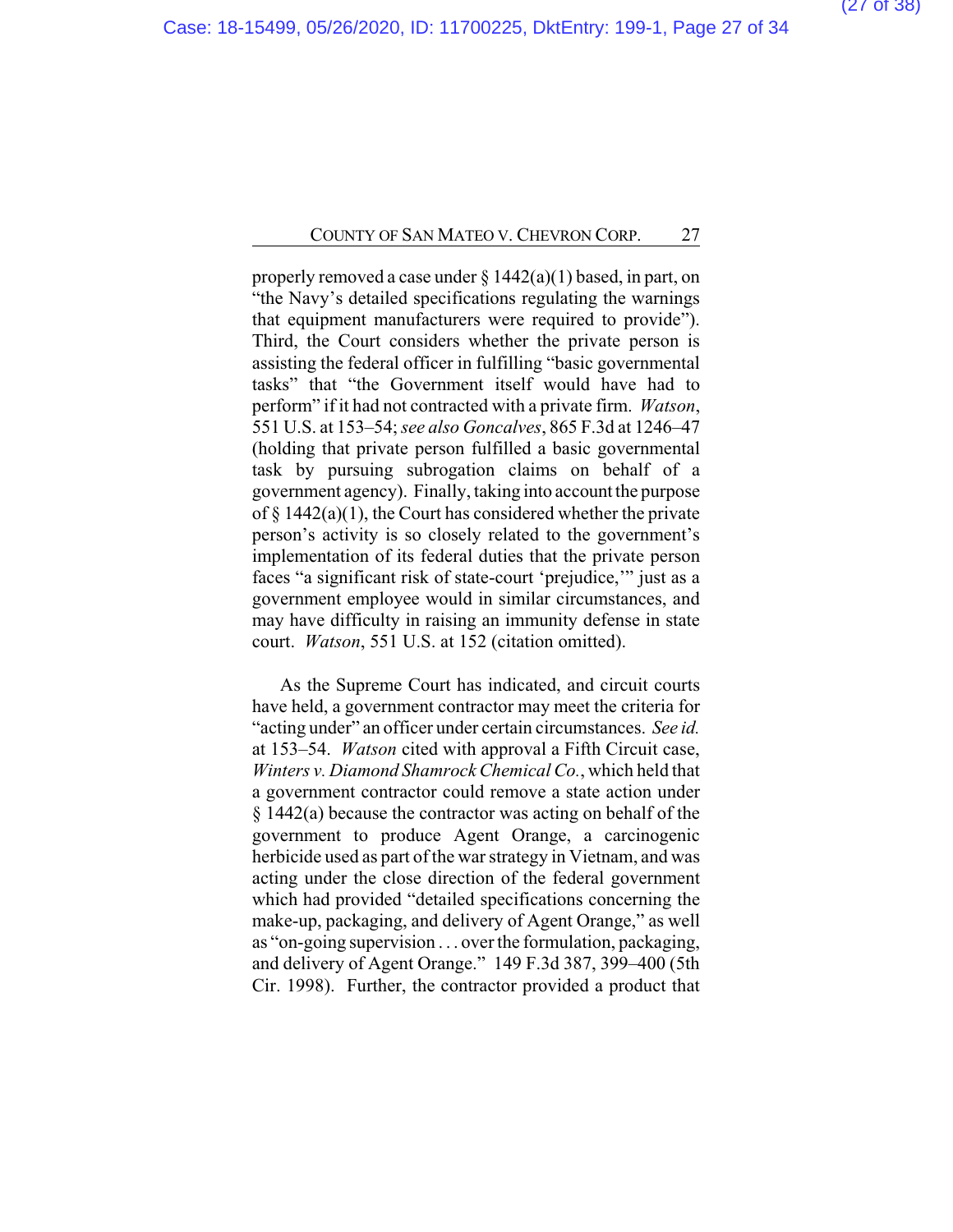was "used to help conduct a war" and at least arguably "performed a job that, in the absence of a contract with a private firm, the Government itself would have had to perform." *Watson*, 551 U.S. at 153–54; *see also Goncalves*, 865 F.3d at 1246–47 (holding that a private contractor was "acting under" a federal officer when it was serving as an agent for the government and assisting the government in fulfilling basic duties).

By contrast, a person is not "acting under" a federal officer when the person enters into an arm's-length business arrangement with the federal government or supplies it with widely available commercial products or services. *See Cabalce*, 797 F.3d at 727–29; *Baltimore*, 952 F.3d at 463–64; *cf. Goncalves*, 865 F.3d at 1244–47; *Winters*, 149 F.3d at 398–400. Nor does a person's "*compliance* with the law (or *acquiescence* to an order)" amount to "'acting under,' a federal officer who is giving an order or enforcing the law." *Watson*, 551 U.S. at 152. This is true "even if the regulation is highly detailed and even if the private firm's activities are highly supervised and monitored." *Id.* at 153. We may not interpret  $\S 1442(a)$  so as to "expand the scope of the statute considerably, potentially bringing within its scope state-court actions filed against private firms in many highly regulated industries." *Id.*

The Energy Companies argue that they meet the criteria under § 1442(a) to remove the Counties' complaints because they were "persons acting under" a federal officer based on three agreements with the government.**<sup>9</sup>** They also argue that

<sup>&</sup>lt;sup>9</sup> We have held that corporations are "person[s]" under  $\S$  1442(a)(1), *Goncalves*, 865 F.3d at 1244, so there is no dispute that the Energy Companies meet this requirement.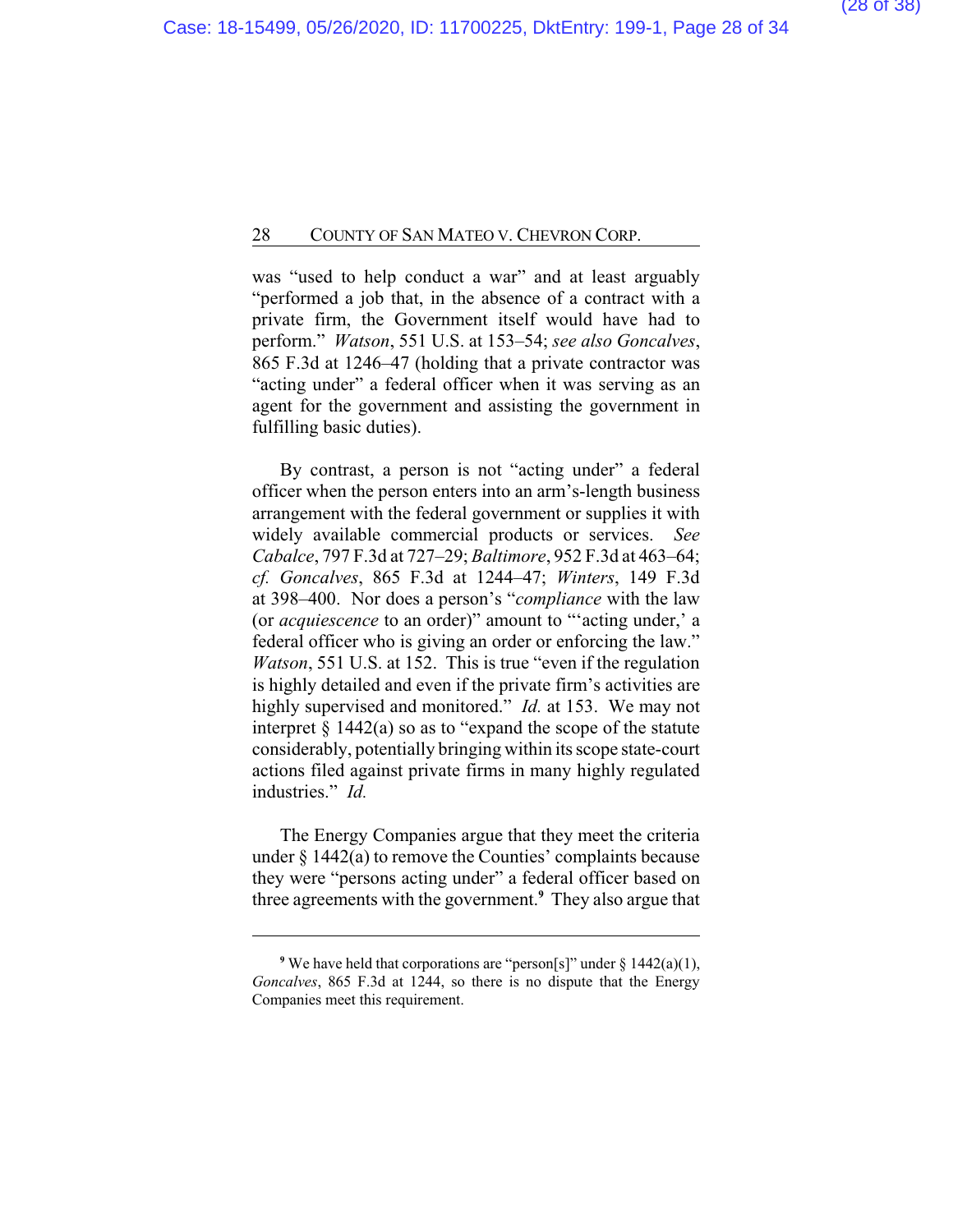there is a causal nexus between their actions under those agreements and the Counties' claims. We consider each of these agreements in turn.

We first consider CITGO's fuel supply agreements with the Navy Exchange Service Command (NEXCOM). Under these contracts, CITGO agreed to supply gasoline and diesel fuel to NEXCOM for service stations on approximately forty U.S. Navy installations. The government resold the CITGO fuel at NEXCOM facilities to individual service members. The Energy Companies point to three sets of contractual requirements in the fuel supply agreements which they claim establish the "subjection, guidance or control" necessary to invoke federal jurisdiction, namely: (1) "fuel specifications" that required compliance with specified American Society for Testing and Material Standards and required that NEXCOM have a qualified independent source analyze the products for compliance with those specifications; (2) provisions that give the Navy the right to inspect delivery, site, and operations; and (3) branding and advertising requirements.**<sup>10</sup>**

**<sup>10</sup>** The Energy Companies cite the following sections in the fuel supply agreements. First, the fuel specification provisions require CITGO to "provide high quality gasoline product identical to or the same product as supplied [by] the contractor[']s commercially operated gasoline service station [e.g., regular leaded, regular unleaded, and premium unleaded]." The "[m]otor fuel products supplied" by CITGO were required to comply with the generic standards promulgated by the American Society for Testing and Materials, and the Navy agreed to "have a qualified independent source analyze the products provided [by CITGO]," including any product that was "suspected of being faulty/inferior." Second, the inspection provisions gave the Navy the right to "visually check truck compartment(s) before and after deliveries" of fuel and to conduct "general operational reviews," which "might also include inspections of . . . vehicles." Third, the branding provisions require CITGO to "supply all necessary equipment, including signage, for each facility," to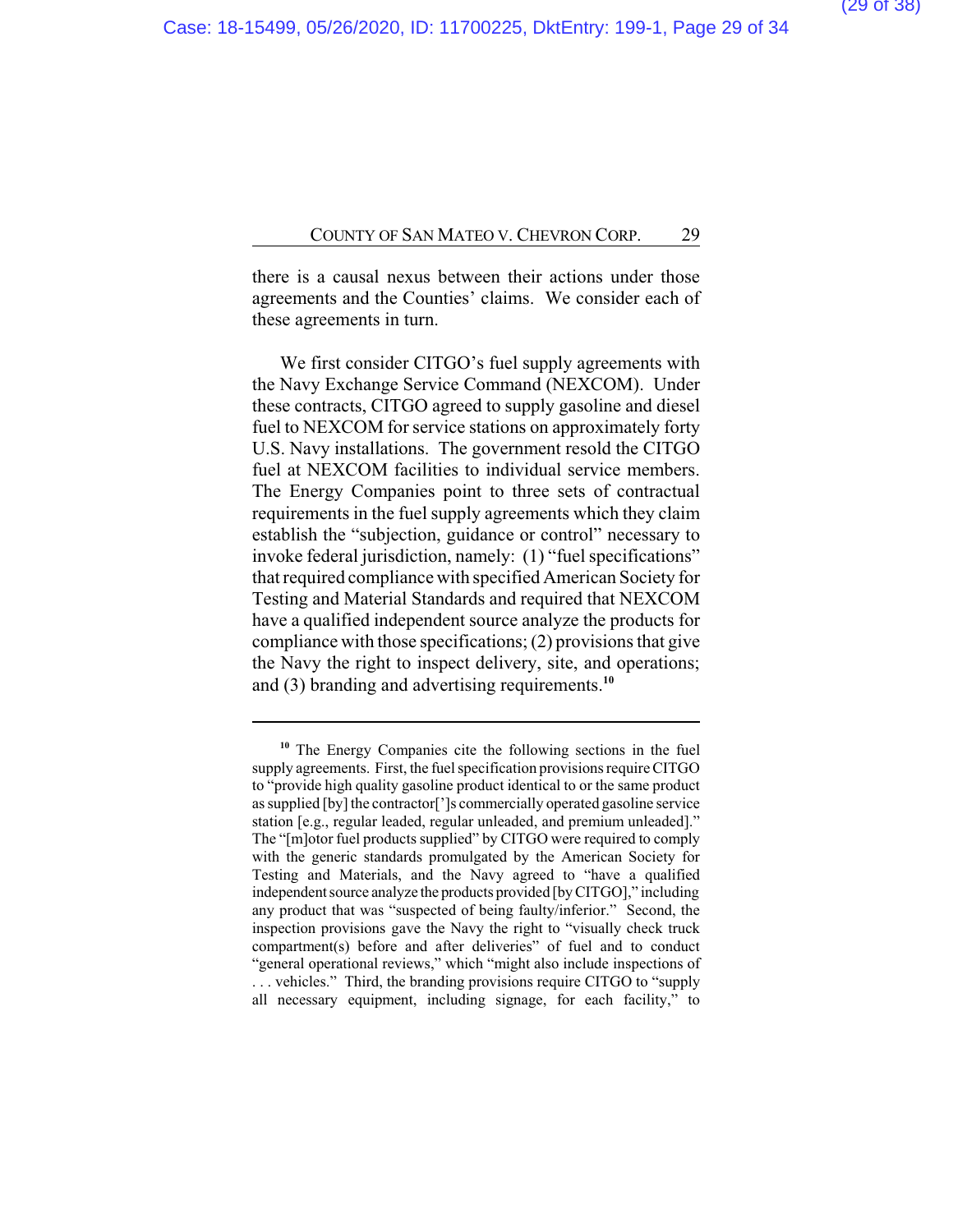This argument fails. The provisions on which the Energy Companies rely "seem typical of any commercial contract" and are "incidental to sale and sound in quality assurance." *Baltimore*, 952 F.3d at 464. The contracts evince an arm'slength business relationship to supply NEXCOM with generally available commercial products. *See id.* Supplying gasoline to the Navy for resale to its employees is not an activity so closely related to the government's implementation of federal law that the person faces "a significant risk of state-court prejudice." *Watson*, 551 U.S. at 152. Accordingly, we hold that CITGO was not "acting under" a federal officer by supplying gasoline and diesel fuel to NEXCOM pursuant to fuel supply contracts.

Second, the Energy Companies point to the 1944 unit agreement**<sup>11</sup>** for the petroleum reserves at Elk Hills between Standard Oil Company of California (Chevron Corporation's predecessor in interest) and the U.S. Navy. We have detailed the history of this unit agreement at length in our prior decisions. *See United States v. Standard Oil Co. of Cal.*, 545 F.2d 624, 626–28 (9th Cir. 1976). In brief, Standard owned one-fifth and the Navy owned four-fifths of the

<sup>&</sup>quot;incorporate the Government logo on at least three . . . provided signage fixtures," and to supply "[a] standard service station rotating-fixed neon or incandescent street corner station identification sign . . . for each Government fueling station." And CITGO could submit "proposals on [CITGO] branded products," but the government was not obligated to market "said product under [CITGO's] brand or trade name."

**<sup>11</sup>** "A unit agreement was at that time and still is a common arrangement in the petroleum industry where two or more owners have interests in a common pool. Under such an arrangement, the pool is operated as a unit and the parties share production and costs in agreedupon proportions." *United States v. Standard Oil Co. of California*, 545 F.2d 624, 627 (9th Cir. 1976).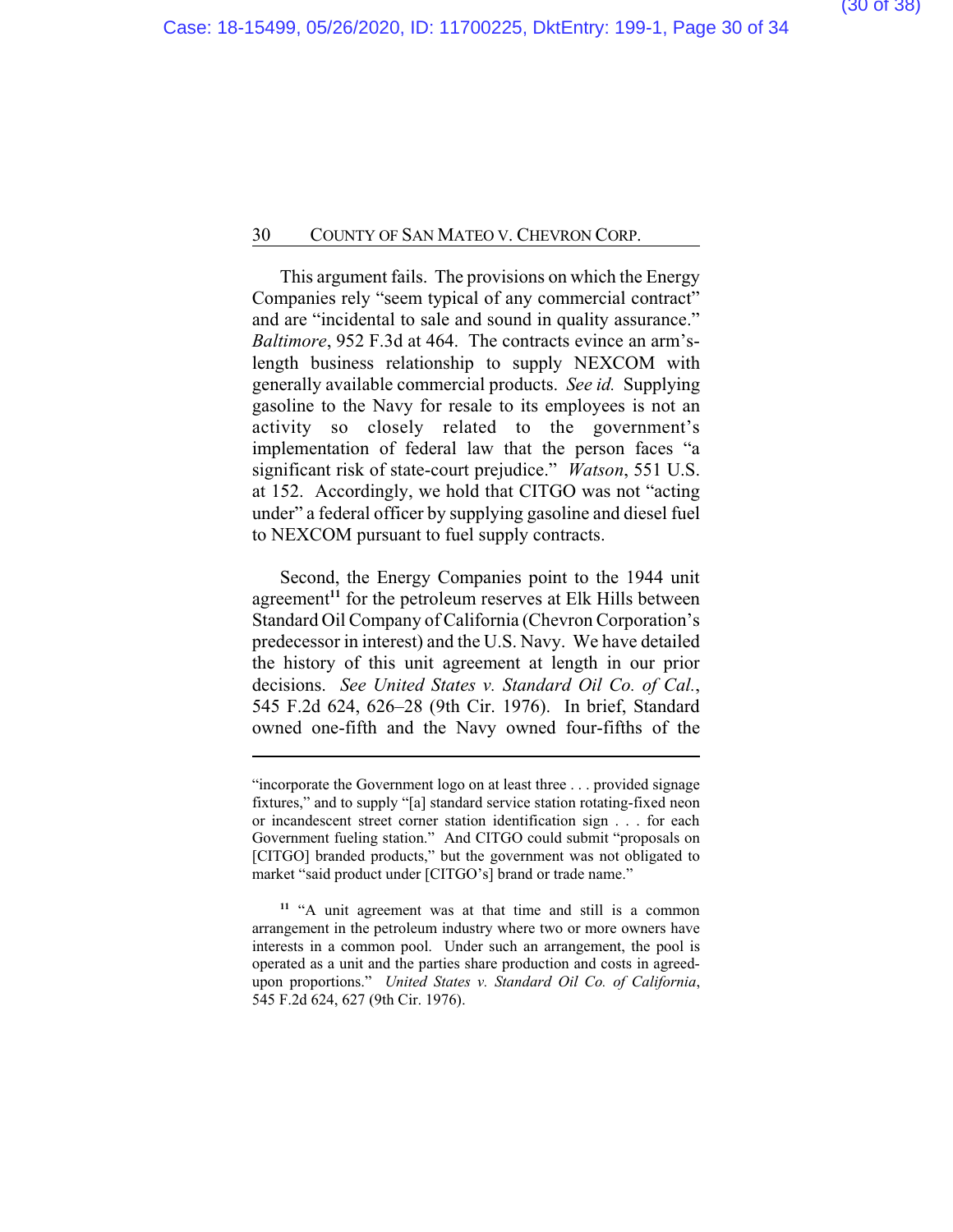approximately 46,000 acres comprising the Elk Hills reserves. As is common in the oil exploration and production industry, the two landowners entered into a unit agreement to coordinate operations in the oil field and production of the oil. Because the Navy sought to limit oil production in order to ensure the availability of oil reserves in the event of a national emergency, the unit agreement required that both Standard and the Navy curtail their production and gave the Navy "exclusive control over the exploration, prospecting, development, and operation of the Reserve." To compensate Standard for reducing production, the unit agreement gave Standard the right to produce a specified amount of oil per day (an average of 15,000 barrels per day). Both parties could dispose of the oil they extracted as they saw fit, and neither had a "preferential right to purchase any portion of the other's share of [the] production."

Standard's activities under the unit agreement did not give rise to a relationship where Standard was "acting under" a federal officer for purposes of § 1442. Standard was not acting on behalf of the federal government in order to assist the government perform a basic government function. Rather, Standard and the government reached an agreement that allowed them to coordinate their use of the oil reserve in a way that would benefit both parties: the government maintained oil reserves for emergencies, and Standard ensured its ability to produce oil for sale. When Standard extracted oil from the reserve, Standard was acting independently, *see Cabalce*, 797 F.3d at 728–29, not as the Navy's "agent," *Goncalves*, 865 F.3d at 1246; *see also* H.R. Rep. No. 112-17, pt. 1, at 3 (2011) ("Removal is allowed only when the acts of Federal defendants are essentially ordered or demanded by Federal authority . . . ."). And Standard's arm's-length business arrangement with the Navy does not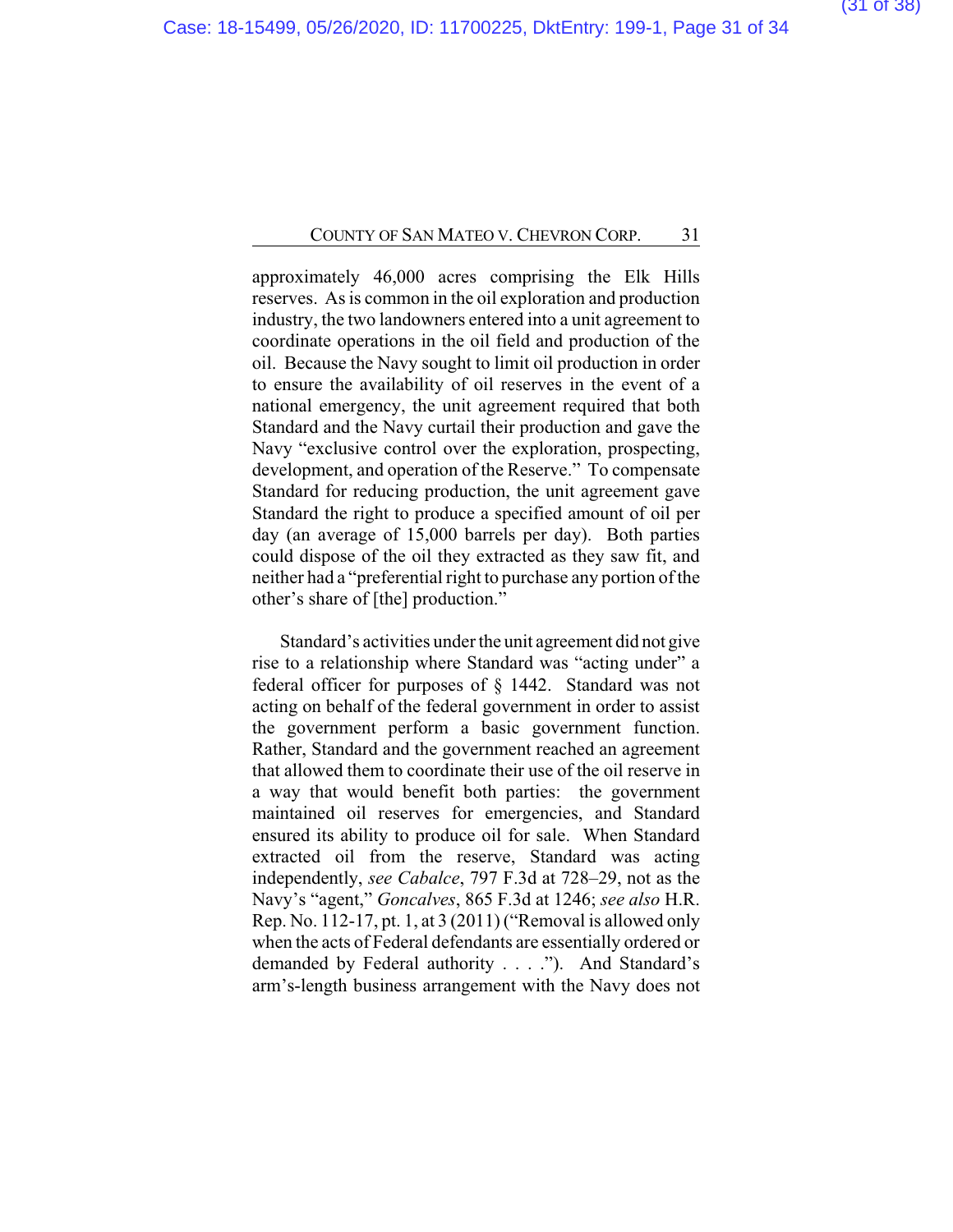involve conduct so closely related to the government's implementation of federal law that the Energy Companies would face "a significant risk of state-court 'prejudice.'" *Watson*, 551 U.S. at 152.**<sup>12</sup>**

Finally, we consider the Energy Companies' lease agreements, entitled "Oil and Gas Leases of Submerged Lands Under the Outer Continental Shelf Lands Act." Under these standard-form leases, the government grants the lessee the right to explore and produce oil and gas resources in the submerged lands of the outer Continental Shelf, and in exchange the lessee agrees to pay the government rents and royalties. The Energy Companies argue that the lessee Energy Companies were "acting under" a federal officer because the leases require that the lessees drill for oil and gas pursuant to government-approved exploration plans and that the lessees sell some of their production to certain buyers; specifically, lessees must offer twenty percent of their production to "small or independent refiners" and must give

**<sup>12</sup>** At oral argument, the Energy Companies argued for the first time that Standard was "acting under" a federal officer pursuant to the Naval Petroleum Reserves Production Act of 1976, Pub. L. 94-258, § 201, 90 Stat. 303 (1976), which directed the Secretary of the Navy to "produce such reserves [including the Elk Hill reserve] at the maximum efficient rate consistent with sound engineering practices for a period not to exceed six years" and to "sell or otherwise dispose of the United States share of such petroleum produced from such reserves." § 201, 90 Stat. at 308. Nothing in the record indicates that the Secretary of the Navy "ordered or demanded," H.R. Rep. No. 112-17, pt. 1, at 3 (2011), *reprinted in* 2011 U.S.C.C.A.N. 420, 422, that Standard produce oil on behalf of the Navy, *see also Baltimore*, 952 F.3d at 471 ("[W]e are left wanting for pertinent details about Standard's role in operating the Elk Hills Reserve and producing oil therefrom on behalf of the Navy."). Therefore, the Energy Companies' reliance on this Act is misplaced.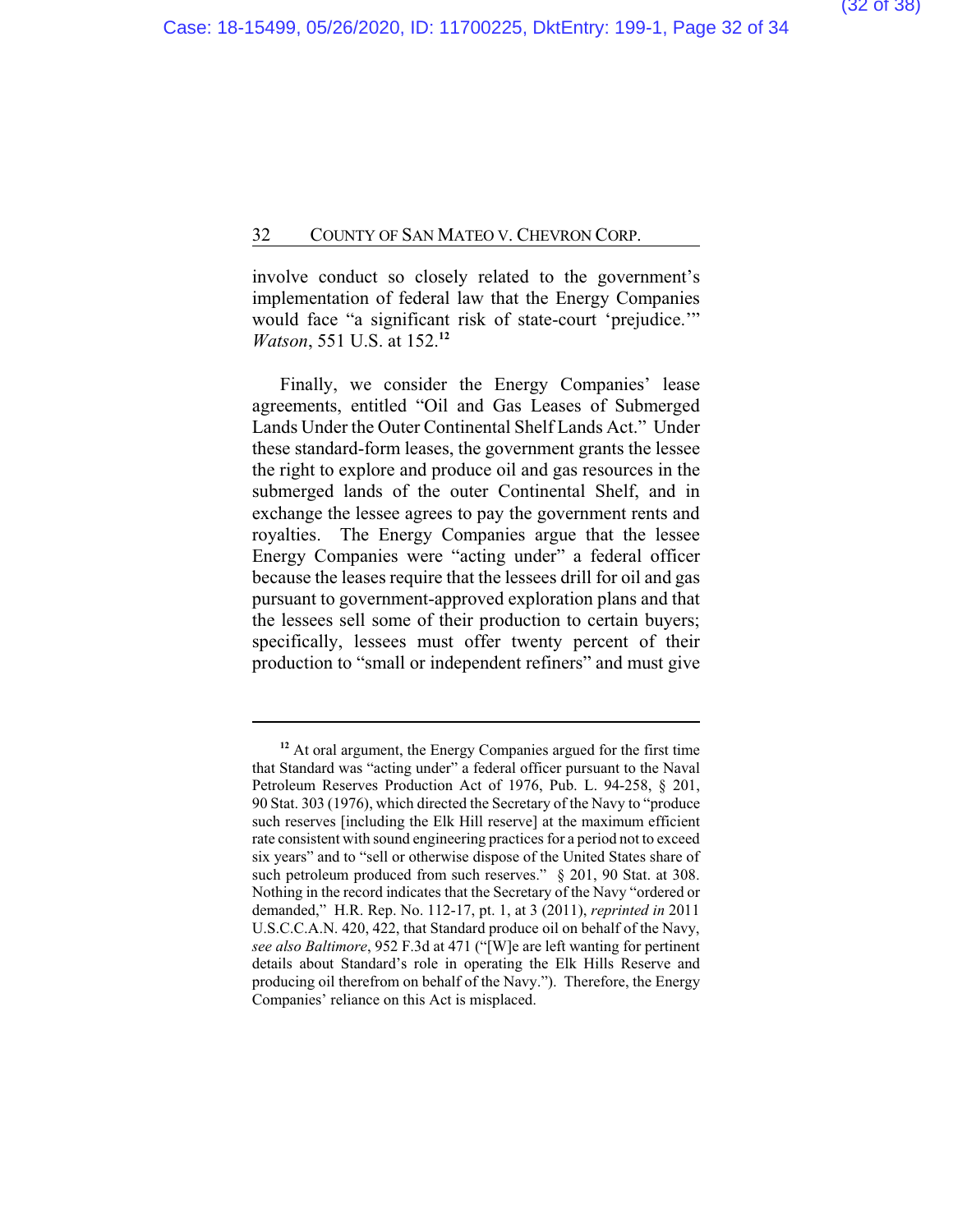the United States the right of first refusal in time of war or "when the President of the United States shall so prescribe."

This argument also fails. The leases do not require that lessees act on behalf of the federal government, under its close direction, or to fulfill basic governmental duties. Nor are lessees engaged in an activity so closely related to the government's function that the lessee faces "a significant risk of state-court 'prejudice.'" *Id.* In fact, the lease requirements largely track legal requirements, for instance, that the lessee offer 20 percent of the "crude oil, condensate, and natural gas liquids produced on [the] lease . . . to small or independent refiners," 43 U.S.C. § 1337(b)(7), and that "[i]n time of war, or when the President shall so prescribe, the United States shall have the right of first refusal to purchase at the market price all or any portion of any mineral produced from the outer Continental Shelf," 43 U.S.C. § 1341(b). Mere "compl[iance] with the law, even if the laws are 'highly detailed, and thus leave [an] entity 'highly regulated,'" does not show that the entity is "acting under" a federal officer. *Goncalves*, 865 F.3d at 1245 (quoting *Watson*, 551 U.S. at 151–53). We agree with the Fourth Circuit that "the willingness to lease federal property or mineral rights to a private entity for the entity's own commercial purposes, without more" cannot be "characterized as the type of assistance that is required" to show that the private entity is "acting under" a federal officer. *Baltimore*, 952 F.3d at 465. Accordingly, the leases on which the defendants rely do not give rise to the "unusually close" relationship where the lessee was "acting under" a federal officer. *Watson*, 551 U.S. at 153.

Because we conclude that the EnergyCompanies have not carried their burden of proving by a preponderance of the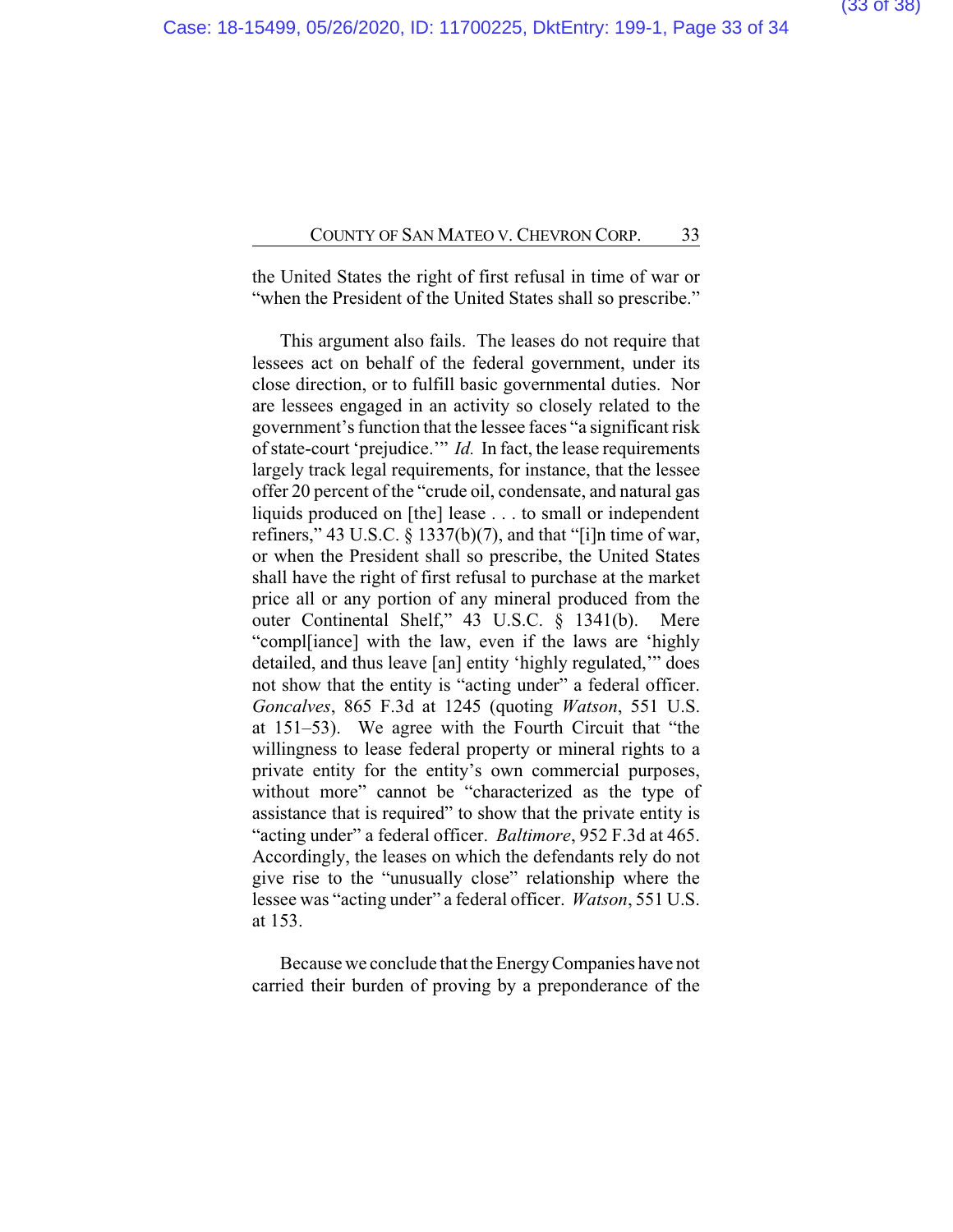evidence that they were "acting under" a federal officer, we do not reach the question whether actions pursuant to the fuel supply agreement, unit agreement, or lease agreement had a causal nexus with the Counties' complaints, or whether the Energy Companies can assert a colorable federal defense. *See Fidelitad*, 904 F.3d at 1099.

\*\*\*

We affirm the district court to the extent it held there was no subject-matter jurisdiction under 28 U.S.C. § 1442(a)(1), and we dismiss the remainder of the appeals for lack of jurisdiction under § 1447(d).

### **AFFIRMED IN PART; DISMISSED IN PART**. **13**

**<sup>13</sup>** The Counties' Motion for Partial Dismissal (ECF No. 41) is **GRANTED**. *See Patel*, 446 F.3d at 1000. Costs shall be taxed against the Energy Companies.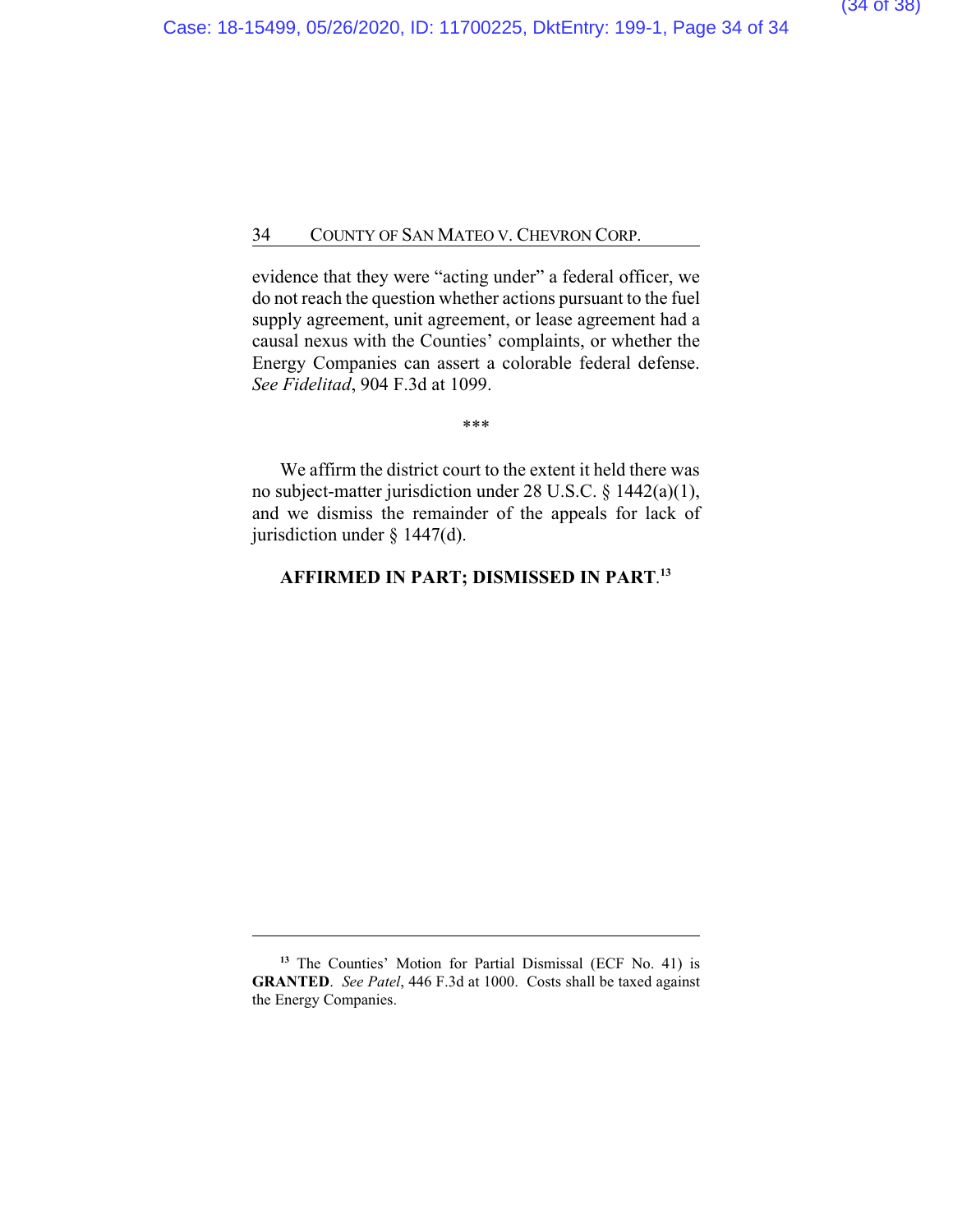# **United States Court of Appeals for the Ninth Circuit**

# **Office of the Clerk**

95 Seventh Street San Francisco, CA 94103

# **Information Regarding Judgment and Post-Judgment Proceedings**

## **Judgment**

This Court has filed and entered the attached judgment in your case. Fed. R. App. P. 36. Please note the filed date on the attached decision because all of the dates described below run from that date, not from the date you receive this notice.

# **Mandate (Fed. R. App. P. 41; 9th Cir. R. 41-1 & -2)**

The mandate will issue 7 days after the expiration of the time for filing a petition for rehearing or 7 days from the denial of a petition for rehearing, unless the Court directs otherwise. To file a motion to stay the mandate, file it electronically via the appellate ECF system or, if you are a pro se litigant or an attorney with an exemption from using appellate ECF, file one original motion on paper.

# **Petition for Panel Rehearing (Fed. R. App. P. 40; 9th Cir. R. 40-1) Petition for Rehearing En Banc (Fed. R. App. P. 35; 9th Cir. R. 35-1 to -3)**

# **(1) A. Purpose (Panel Rehearing):**

- A party should seek panel rehearing only if one or more of the following grounds exist:
	- ► A material point of fact or law was overlooked in the decision;
	- ► A change in the law occurred after the case was submitted which appears to have been overlooked by the panel; or
	- ► An apparent conflict with another decision of the Court was not addressed in the opinion.
- Do not file a petition for panel rehearing merely to reargue the case.

# **B. Purpose (Rehearing En Banc)**

• A party should seek en banc rehearing only if one or more of the following grounds exist: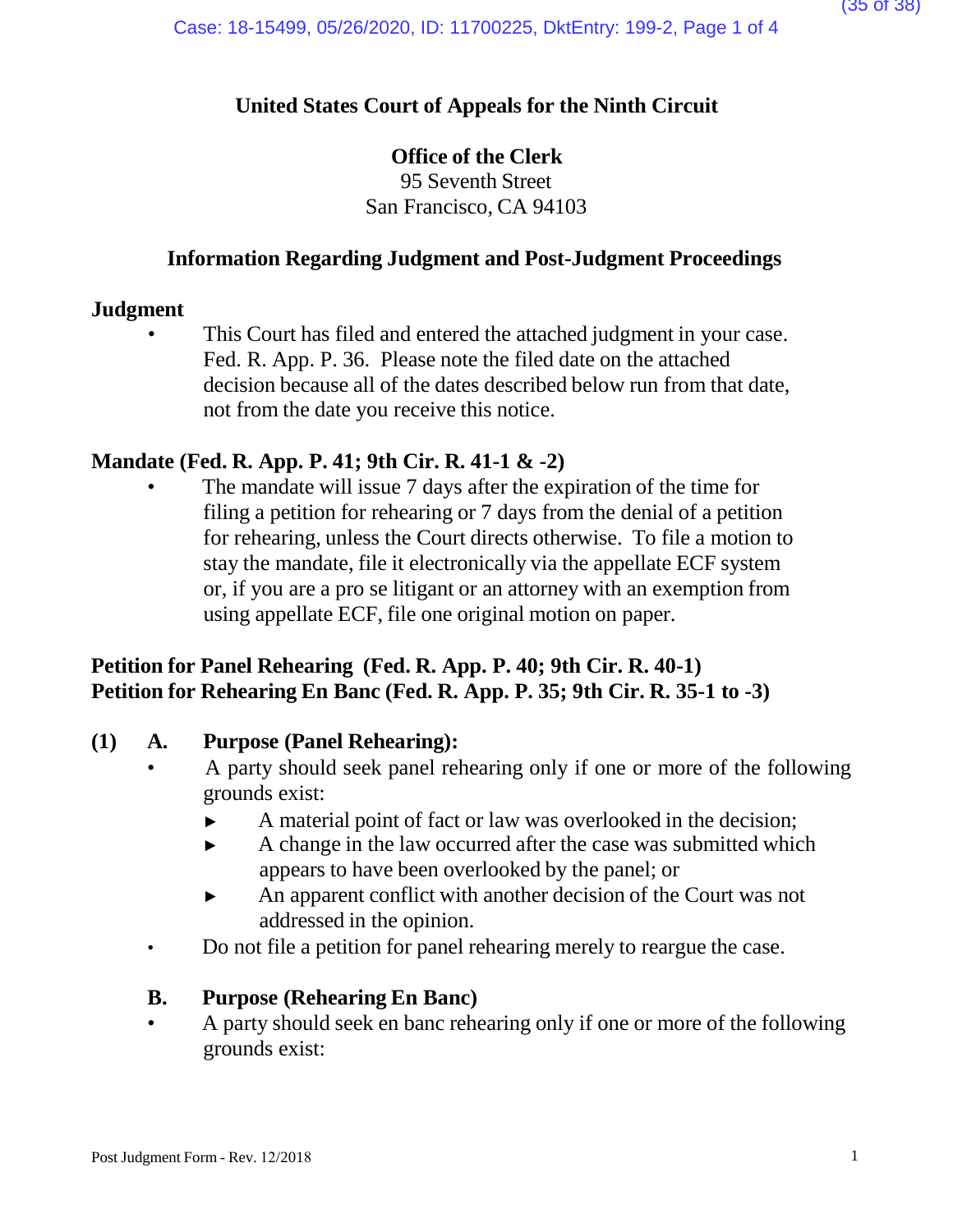- ► Consideration by the full Court is necessary to secure or maintain uniformity of the Court's decisions; or
- The proceeding involves a question of exceptional importance; or
- $\blacktriangleright$  The opinion directly conflicts with an existing opinion by another court of appeals or the Supreme Court and substantially affects a rule of national application in which there is an overriding need for national uniformity.

# **(2) Deadlines for Filing:**

- A petition for rehearing may be filed within 14 days after entry of judgment. Fed. R. App. P. 40(a)(1).
- If the United States or an agency or officer thereof is a party in a civil case, the time for filing a petition for rehearing is 45 days after entry of judgment. Fed. R. App. P. 40(a)(1).
- If the mandate has issued, the petition for rehearing should be accompanied by a motion to recall the mandate.
- *See* Advisory Note to 9th Cir. R. 40-1 (petitions must be received on the due date).
- An order to publish a previously unpublished memorandum disposition extends the time to file a petition for rehearing to 14 days after the date of the order of publication or, in all civil cases in which the United States or an agency or officer thereof is a party, 45 days after the date of the order of publication. 9th Cir. R. 40-2.

# **(3) Statement of Counsel**

• A petition should contain an introduction stating that, in counsel's judgment, one or more of the situations described in the "purpose" section above exist. The points to be raised must be stated clearly.

# **(4) Form & Number of Copies (9th Cir. R. 40-1; Fed. R. App. P. 32(c)(2))**

- The petition shall not exceed 15 pages unless it complies with the alternative length limitations of 4,200 words or 390 lines of text.
- The petition must be accompanied by a copy of the panel's decision being challenged.
- An answer, when ordered by the Court, shall comply with the same length limitations as the petition.
- If a pro se litigant elects to file a form brief pursuant to Circuit Rule 28-1, a petition for panel rehearing or for rehearing en banc need not comply with Fed. R. App. P. 32.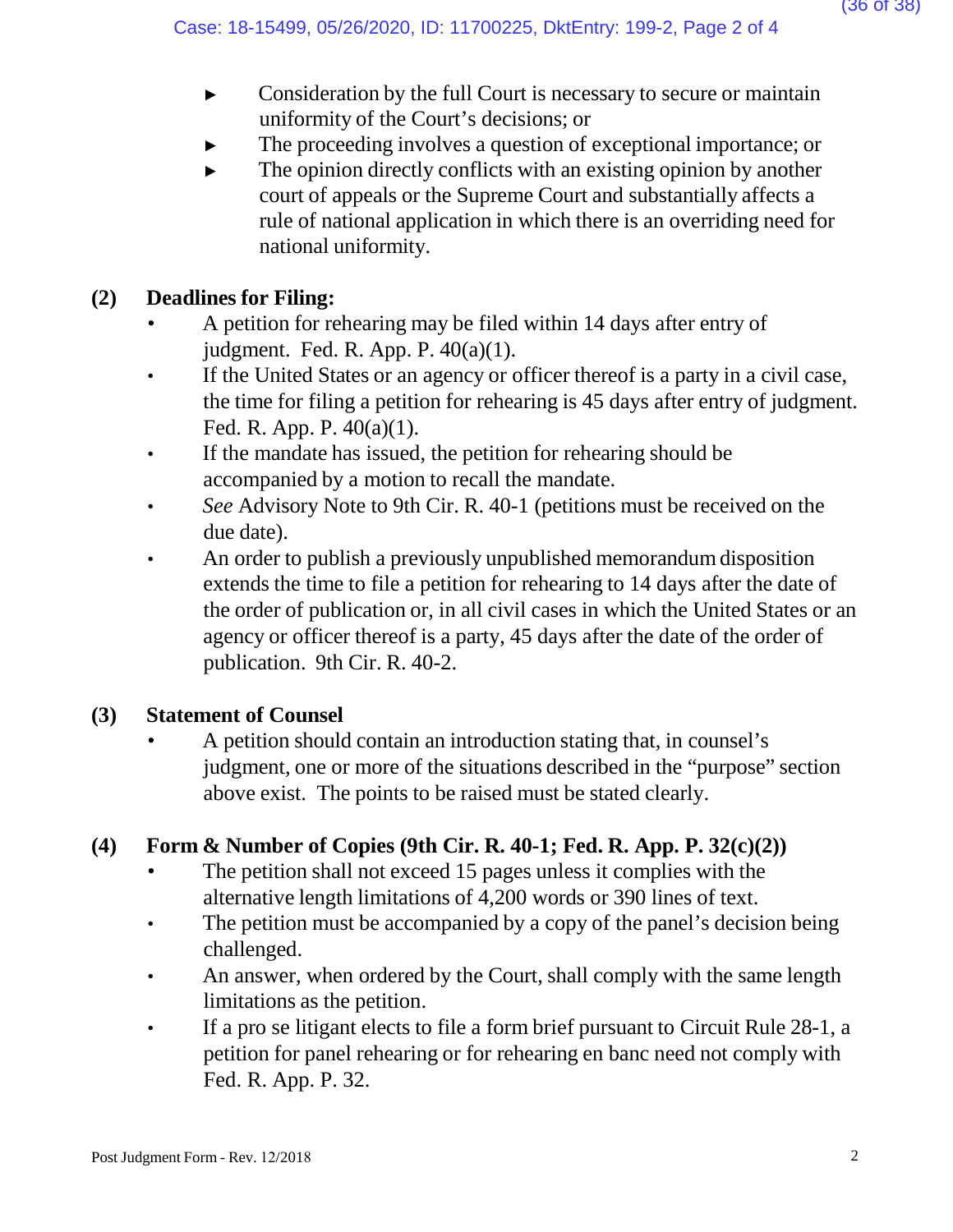Case: 18-15499, 05/26/2020, ID: 11700225, DktEntry: 199-2, Page 3 of 4

- The petition or answer must be accompanied by a Certificate of Compliance found at Form 11, available on our website [at www.ca9.uscourts.gov](http://www.ca9.uscourts.gov/) under *Forms.*
- You may file a petition electronically via the appellate ECF system. No paper copies are required unless the Court orders otherwise. If you are a pro se litigant or an attorney exempted from using the appellate ECF system, file one original petition on paper. No additional paper copies are required unless the Court orders otherwise.

## **Bill of Costs (Fed. R. App. P. 39, 9th Cir. R. 39-1)**

- The Bill of Costs must be filed within 14 days after entry of judgment.
- See Form 10 for addi[t](http://www.ca9.uscourts.gov/)ional information, available on our website at [www.ca9.uscourts.gov](http://www.ca9.uscourts.gov/) under *Forms.*

## **Attorneys Fees**

- Ninth Circuit Rule 39-1 describes the content and due dates for attorneys fees applications.
- All relevant forms are available on our website at [www.ca9.uscourts.gov](http://www.ca9.uscourts.gov/) under *Forms* or by telephoning (415) 355-7806.

## **Petition for a Writ of Certiorari**

• Please refer to the Rules of the United States Supreme Court a[t](http://www.supremecourt.gov/) [www.supremecourt.gov](http://www.supremecourt.gov/)

## **Counsel Listing in Published Opinions**

- Please check counsel listing on the attached decision.
- If there are any errors in a published opinion, please send a letter **in writing within 10 days** to:
	- ► Thomson Reuters; 610 Opperman Drive; PO Box 64526; Eagan, MN 55123 (Attn: Jean Green, Senior Publications Coordinator);
	- ► and electronically file a copy of the letter via the appellate ECF system by using "File Correspondence to Court," or if you are an attorney exempted from using the appellate ECF system, mail the Court one copy of the letter.